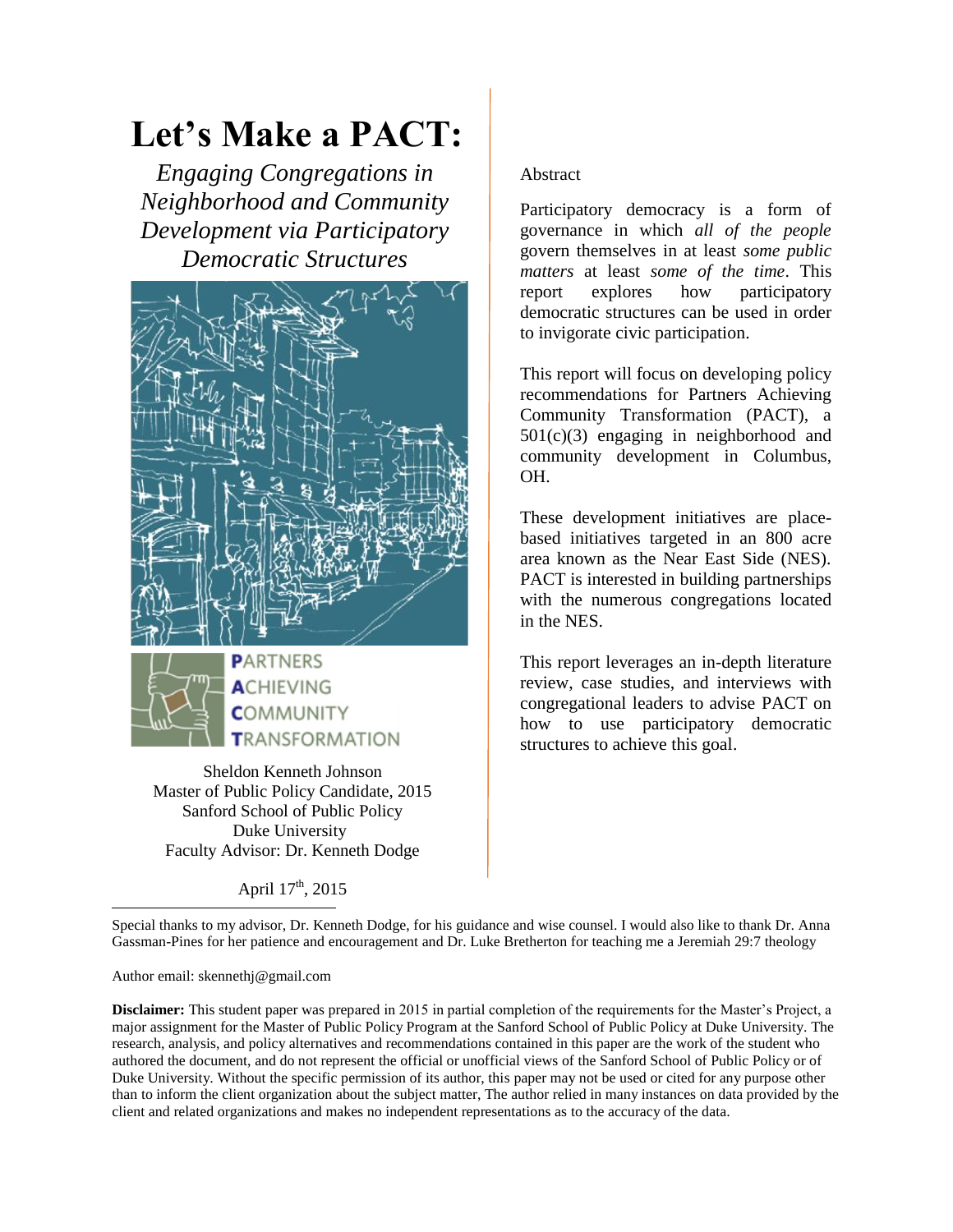# **Table of Contents**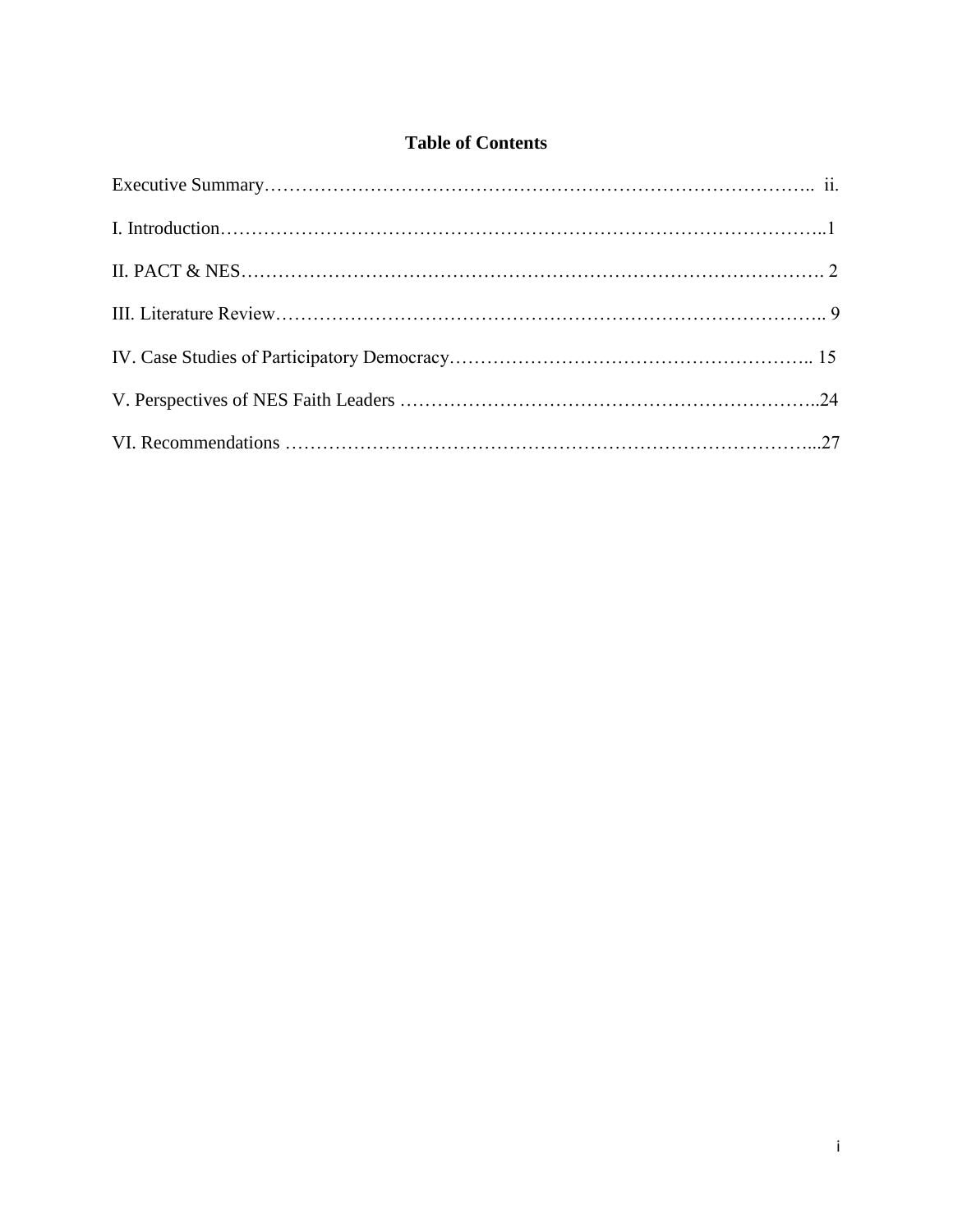#### **Executive Summary**

#### **Policy Question**

*Given the large number of congregations in their planning area how can PACT best engage the faith community in the work to revitalize the Near East Side of Columbus, OH*

#### **Recommendations**

This set of recommendations comprises a strategy that is primarily concerned with the goal of creating participatory democratic structures in the Near East Side.

The following recommendations are offered for consideration to Partners Achieving Community Transformation.

- **1. Expand PACT's Staff Capacity**
- **2. Create a Small Projects Matching Fund**
- **3. Train Faith Leaders to Engage Community Members**
- **4. Update the PACT Homepage**
- **5. Partner with Congregations for School Based Programming**
- **6. Conduct One on Ones with Congregational Leaders**

#### **Client**

Partners Achieving Community Transformation (PACT) is a partnership between the City of Columbus, Ohio State University (OSU), the Columbus Metropolitan Housing Authority (CMHA), and Near East Side (NES) stakeholders. This partnership was formed in 2010 with the overarching goals of enhancing the quality of life and fostering healthy community revitalization in the NES. The PACT planning area is an 800 acre subsection of the larger NES.

#### **Context**

PACT is particularly interested in building partnerships with the NES faith community. The PACT planning area contains thirty-seven Christian churches, the largest Jewish synagogue in the city, and an Islamic Cultural Center. PACT staff members believe that great potential for partnership exists within the NES faith community.

#### **Congregations in Neighborhood and Community Development**

There are five primary means of working for community transformation that congregations can undertake. They are:

- 1. Evangelism
- 2. Social services
- 3. Advocacy
- 4. Community organizing
- 5. Community development

Congregations should not be viewed as simply another cog in the wheel of partnership building as they are uniquely suited for several roles in neighborhood and community development. There are nine roles congregations are uniquely suited for: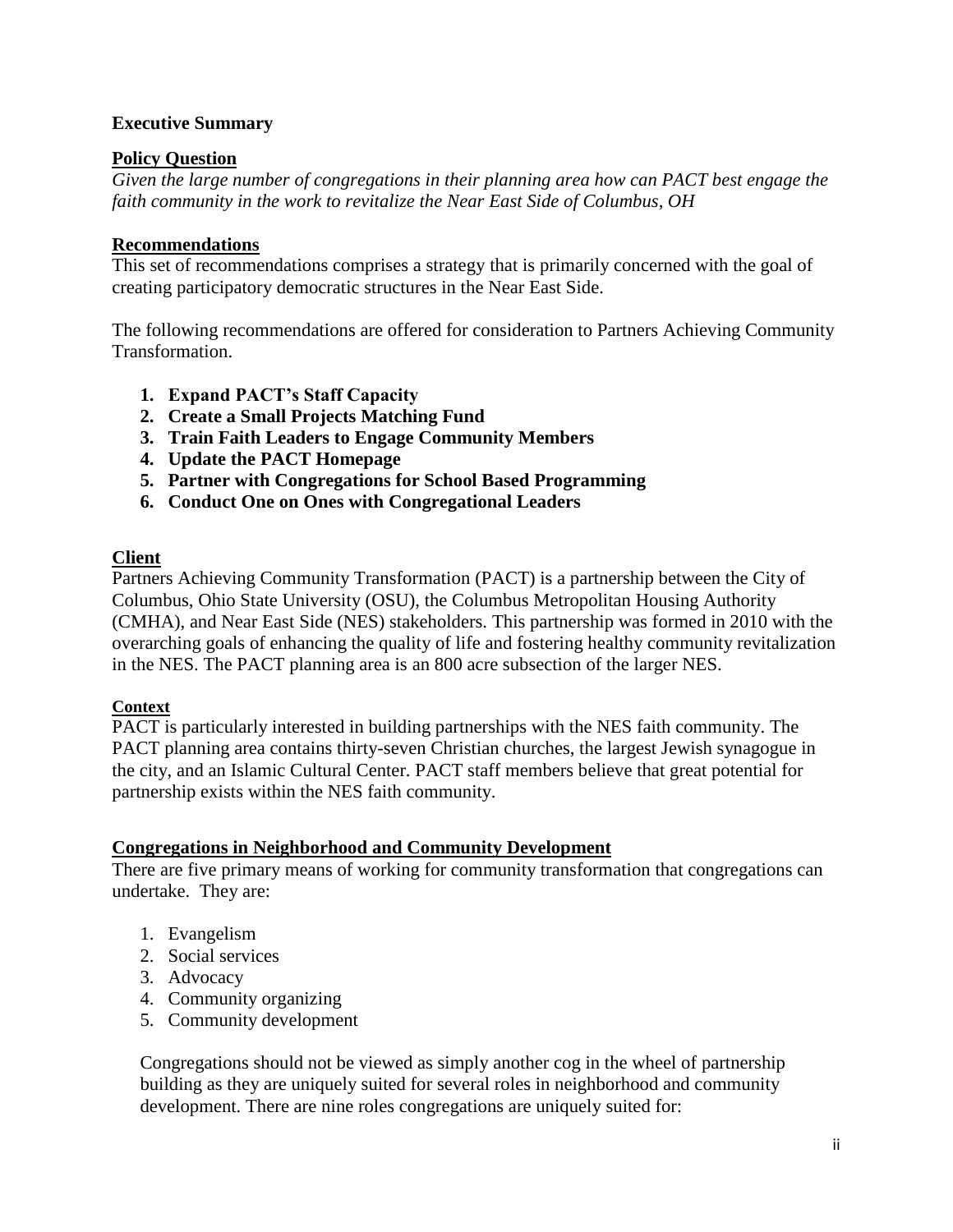- Convener and Organizing Force
- Articulators of a Community Vision
- Legitimator
- Advocate
- Link to Potential Partners
- Sustainer
- Steward and Trustee
- Developer and Manager
- Resource Provider

#### **Participatory Democracy**

Participatory democracy is a form of governance in which *all of the people* govern themselves in at least *some public matters* at least *some of the time*. The term "democracy" should not be understood solely as referring to the sphere of government and electoral politics. Any field that is concerned with reinvigorating civic participation may adopt participatory democratic practices.

The Kettering Foundation defines democratic practices as ways citizens can work together even when they disagree— to solve shared problems. Democratic practices are integral to the governance of partnerships in collaborative spaces where public, private, nonprofit, and faith institutions join together to shape, make, and implement public policy.

# **Case Studies**

*Seattle, WA: Department of Neighborhoods Cupertino, CA: The Cupertino Community Project*

#### **Perspective of NES Congregations**

For the purposes of this report a cross section of twenty-three congregations was created that represented three religious traditions and each of the nineteen Christian denominations represented in the PACT geography. 30-45 minute interviews were scheduled with 10 of these congregations representing a 43% response rate. This sample size is too small to extrapolate findings beyond the ten congregations interviewed.

All of the congregations reported having active outreach programs and ministries. They reported a total of thirty eight different programs. These programs are primarily social service in nature, accounting for 63% of all of the programs. They also reported a total of sixteen outreach programs they would like to initiate. Half of these programs were advocacy, community organizing, or community development in nature whereas only 8% of the programming currently conducted fall in those three categories.

Overall, the ten congregations I spoke to have a primarily positive view of PACT. There were, however, some critical comments primarily regarding lapses in communication. Several of the leaders were dismayed at the lack of communication since the implementation phase started. Others are wondering if their contributions to the Strategic Planning Process made a difference to the work PACT is doing.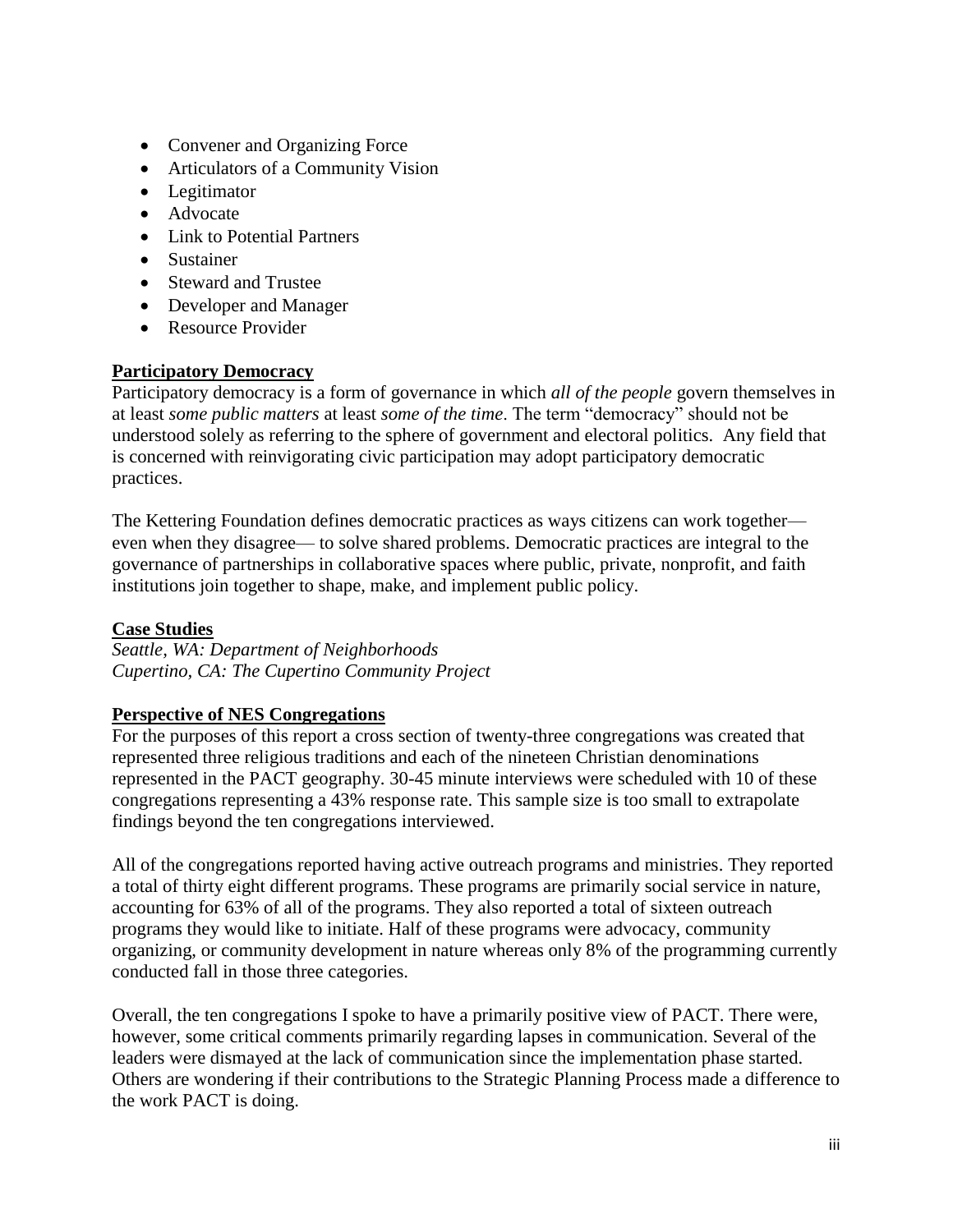# **I. Introduction**

Partners Achieving Community Transformation (PACT) is a partnership between the City of Columbus, Ohio State University (OSU), the Columbus Metropolitan Housing Authority (CMHA), and Near East Side (NES) stakeholders. This partnership was formed in 2010 with the overarching goals of enhancing the quality of life and fostering healthy community revitalization in the NES. $<sup>2</sup>$ </sup>

The PACT planning area is an 800 acre subsection of the larger NES. It is bounded by Interstate I-670 to the North, Woodland Avenue to the East, Broad Street to the South, and Interstate 71 to the West. PACT's vision is to create a healthy, financially and environmentally sustainable community where residents have access to safe and affordable housing, quality healthcare and education, and employment opportunities on the Near East Side of Columbus, OH.



 **Figure 1 NES Map w/ PACT Geography Highlighted**

PACT sought to achieve the aforementioned goals by developing a community master plan‒defined as a comprehensive, long-term strategy that helps guide the development of a particular neighborhood or community.<sup>3</sup> Community engagement was important to the PACT founding partners from the very beginning of the partnership. As such the organization committed to the following three values:

- Open and ongoing two-way communication through a variety of channels
- A transparent process throughout all phases of the partnership
- Meaningful community engagement

 $\overline{\phantom{a}}$ 

In accordance with these values, those who live, work, worship, visit, or serve the NES (collectively defined as Near East Side Stakeholders) are regarded as one of the four founding partners of PACT.

<sup>&</sup>lt;sup>2</sup> The Near East Side is defined as the area bounded to the North by the Conrail Railroad, to the East by Alum Creek, to the South by Interstate 70 and Livingstone Avenue, and to the West by Interstate 71

<sup>&</sup>lt;sup>3</sup> Partners Achieving Community Transformation. "Frequently Asked Questions." Get the facts. Accessed April 17, 2015. http://eastpact.org/get-the-facts/frequently-asked-questions/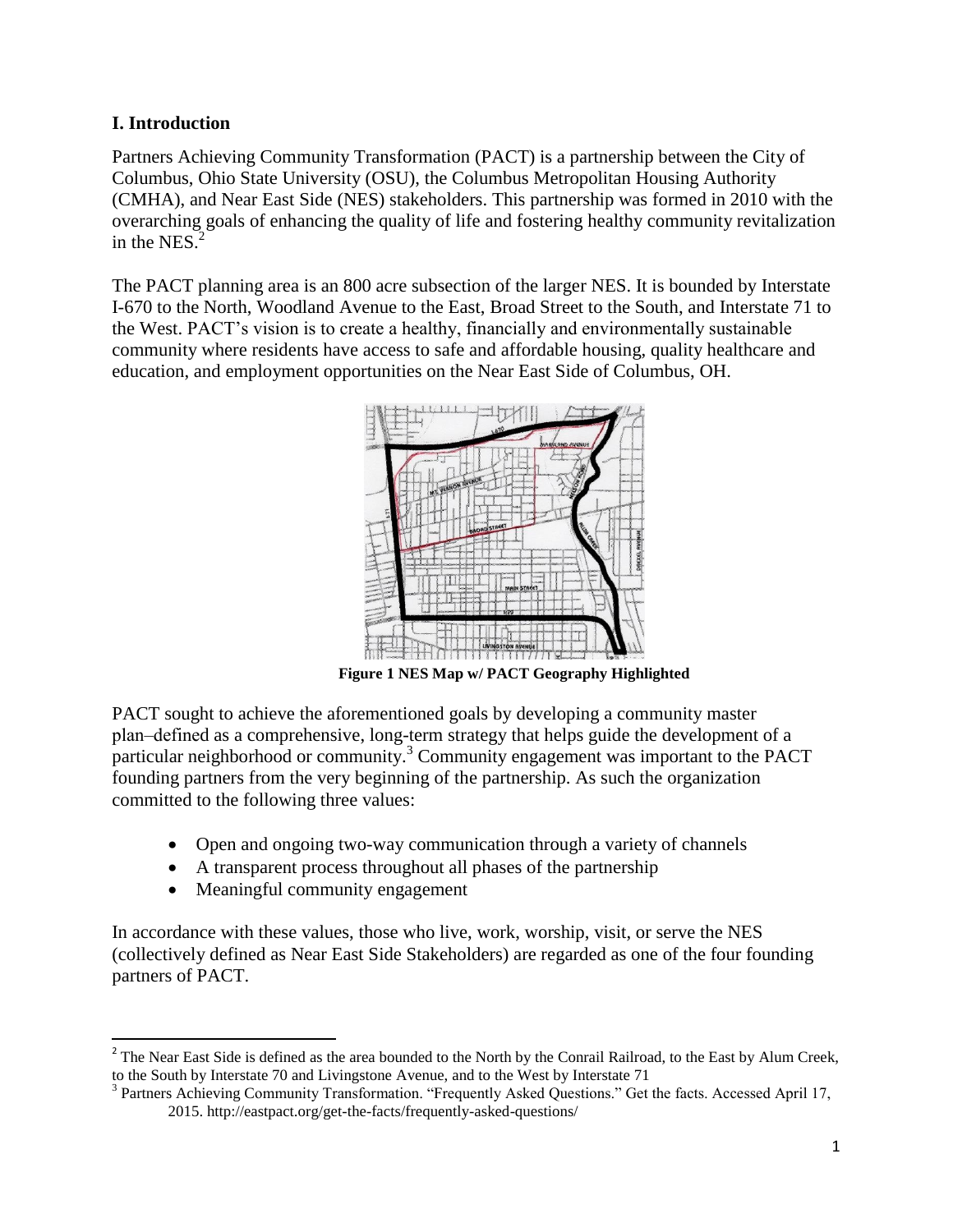After a two year strategic planning process PACT created The Blueprint for Community Investment to guide the revitalization of the Near East Side. PACT was originally conceived as the body to design the Blueprint, and there was no concrete plan for who would implement it. At the conclusion of the planning process the founding partners decided that PACT should execute the plan itself. Therefore, in the Spring of 2013, PACT was restructured as a non-profit  $501(c)(3)$ organization to be governed by a board of directors consisting of representatives from the founding partners.

After transitioning from a planning body to an implementation focused non-profit, PACT is now focused on developing implementation strategies and engaging in strategic partnerships that will ensure the sustainable revitalization of the Near East Side.



**Figure 2 NES Churches and Other Places of Worship**

PACT is particularly interested in building partnerships with the NES faith community. The PACT planning area contains thirty-seven Christian churches, the largest Jewish synagogue in the city, and an Islamic Cultural Center. PACT staff members believe that great potential for partnership exists within the NES faith community.

Therefore, at the request of PACT, this report will analyze the following policy question, "given the large number of congregations in their planning area how can PACT best engage the faith community in the work to revitalize the Near East Side of Columbus, OH?"

# **II. PACT and the Near East Side**

The PACT planning area was chosen because it is host to both significant deficits and great assets.<sup>4</sup> Residents of the PACT planning area face a variety of challenges including, but not limited to, high levels of poverty, a lack of employment opportunities, low quality education, and a deteriorating housing stock.

 $\overline{a}$ <sup>4</sup> The portion of the Near East Side that is south of Broad Street is largely comprised of the Historic Olde Towne East neighborhood which has been the site of recent re-development efforts.

Watson, Jenna. "Old Towne East re-emerges as 'cool place to be.'" *The Columbus Dispatch,* November 9, 2014, accessed on April 17, 2015, [http://www.dispatch.com/content/stories/home\\_and\\_garden/2014/11/09/1](http://www.dispatch.com/content/stories/home_and_garden/2014/11/09/1-) [olde-towne-no-longer-down.html](http://www.dispatch.com/content/stories/home_and_garden/2014/11/09/1-)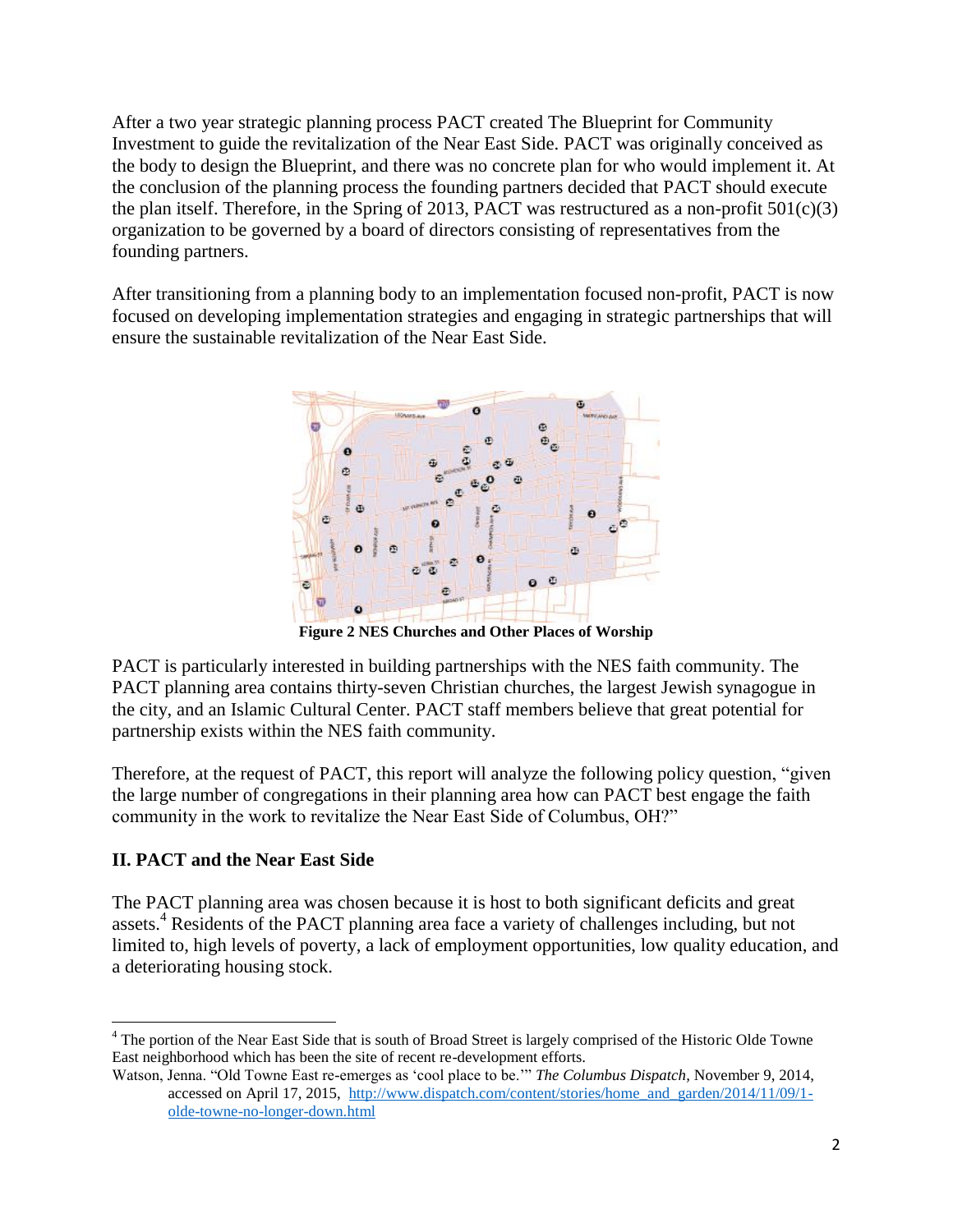55% of the 7,700 residents in the PACT planning area are living in poverty. The average income of residents in the planning area (\$25,000) is less than half of the average income for the City of Columbus (\$54,000). The percentage of PACT residents that receive benefits from the Supplemental Nutrition Assistance Program (SNAP) and Medicaid is nearly three times the percentage for Franklin County.

The unemployment rate in the PACT planning area (28.4%) is much higher than the city of Columbus (8.9%). The schools within the planning area have lower academic performance and higher levels of discipline issues than the average Columbus City School. Five of the six schools located in the PACT geography are rated "Academic Watch" or "Academic Emergency." There are over 650 vacant or dilapidated properties, which represents 16% of the total housing stock.

In addition to these areas of improvement the PACT planning area is home to several great community assets. The Lincoln Theater and King-Arts Complex are anchors of art and entertainment. University Hospital East and CarePoint East are offer employment opportunities and healthcare that were not previously available. Franklin Park & Conservatory, one of the most historically significant green spaces in the city of Columbus, is directly adjacent to the planning area.

There are a variety of civic, cultural, and human service organizations located within or on the borders of the PACT geography.



**Figure 3 Civic, Cultural, and Human Service Organizations**

Another one the vital assets that the NES community has is a sense of pride in the area's history.

# *History of Near East Side*

The Near East Side of Columbus, OH (NES) has a very rich history that includes the founding of St Paul African Methodist Episcopal Church and Second Baptist Church two of Columbus' most historic Black churches. St. Paul AME was founded in 1823, and is the oldest congregation of African descent in Columbus.

In 1836, Second Baptist Church of Columbus, OH was founded under the leadership of Pastor Ezekiel Fields. Rev. James Poindexter became pastor in 1858 when his church, the Anti-Slavery Baptist Church of Columbus, re-merged with Second Baptist after splitting off years before. Rev. Poindexter was actively involved in politics while continuing to serve as the pastor of Second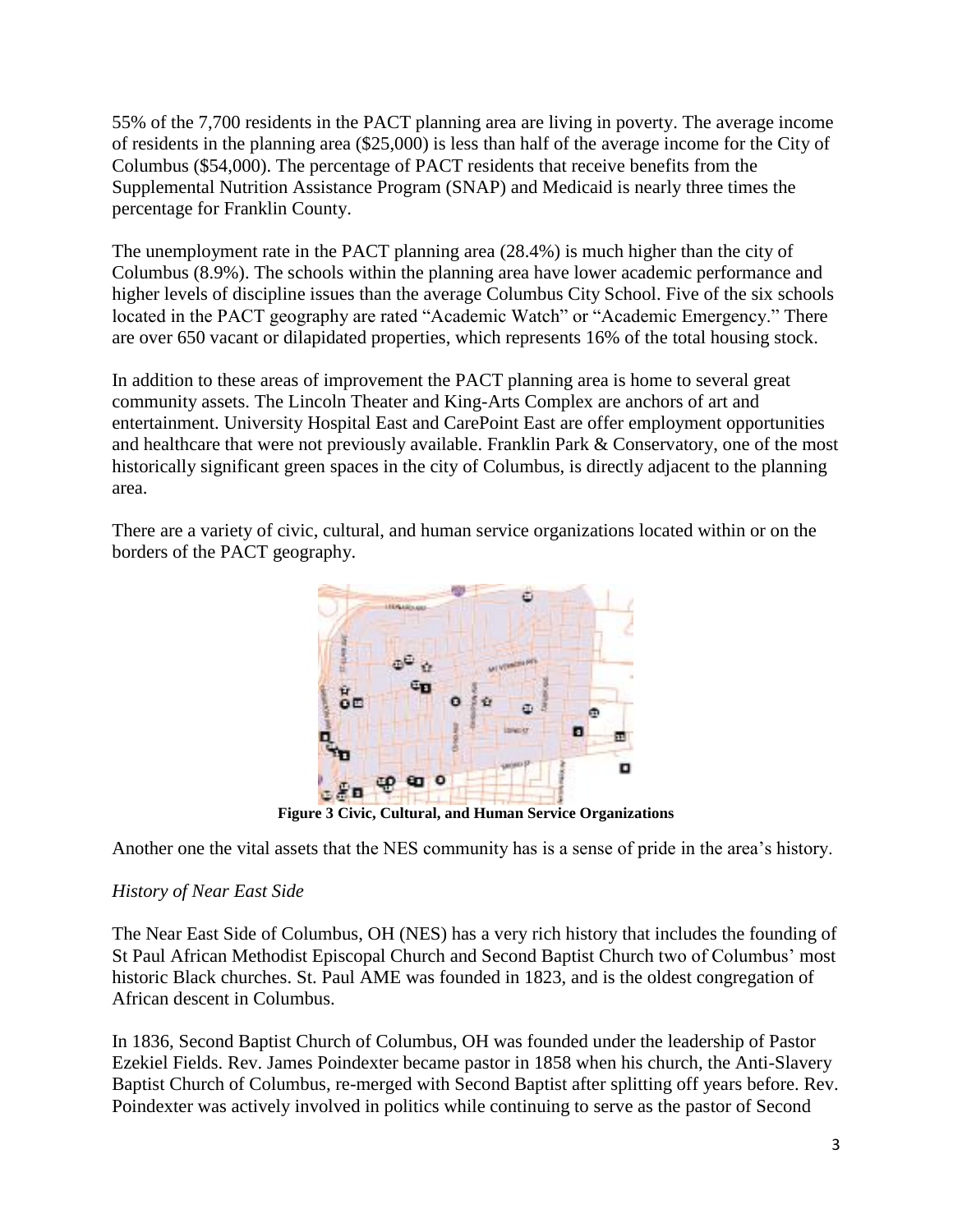Baptist Church. He would serve on the Columbus Board of Education, and in 1880 he was elected as the first African-American member of the Columbus City Council.<sup>5</sup>

The contemporary NES is an area comprised of several historic neighborhoods that were originally developed in the 1880's after streetcar lines were built along Broad Street, Long Street, and Mt. Vernon Avenue.*<sup>6</sup>* During this time period the Near East Side was home to many notable residents of Columbus. In the late  $19<sup>th</sup>$  century the Near East Side was a predominantly affluent Jewish community, but by the 1920s the Near East Side had developed into one of the more racially and socio-economically diverse neighborhoods in the city.

By the early  $20<sup>th</sup>$  century certain sections of the Near East Side were largely populated by low income Black Americans and Jewish immigrants from Russia and Poland. Jews made up 25 to 30 percent of the households. Congregation Tifereth Israel purchased a site at 1354 East Broad Street in 1923 for \$20,000. The synagogue was dedicated in the fall of 1927 and was consecrated to "a spirit of reverence for Judaism and the highest ideals of Americanism."

The 1920's marked the establishment of a commercial, social, political, and cultural base in the NES. The area near Hamilton Park and Long Street developed into a wealthy Black neighborhood that was home to shops, offices, and restaurants. This time period also saw the Near East Side evolve into a cultural hotbed.

Numerous clubs and lounges, like the Pythian Theater, became home to the Jazz Age in Columbus. Visual artists shared their craft in venues like the Lincoln Theater. Scores of people traveled to the Near East Side to experience the artistic expression that thrived along Mt. Vernon Avenue and East Long Street.

Another area of the Near East Side, known as "The Blackberry Patch" due to the prevalence of blackberry bushes, was home to many low income Black Americans. Homes were built with pieces of scrap wood and many residents did not have the luxury of electricity and indoor plumbing.

In 1941 one of the nation's first public housing projects was built on the former Blackberry Patch Area. It was named Poindexter Village after Reverend James M. Poindexter. The project promised to offer higher quality housing then what was previously available.

Similar to many inner city neighborhoods, the Near East Side began to decline with the increasing availability of the automobile. The emergence of suburban communities lured businesses and residents away from the Near East Side. By 1950, much of the neighborhood's housing began to deteriorate. The construction of Interstate 71 reduced the available housing

l

<sup>5</sup> Boone, Theodore. "National Baptist Convention," in *Churches in Buckeye Country: A History of Ohio's Religious Groups.* (Columbus, OH: The Religious Participation Committee of the Ohio Sesquicentennial Commission, 1953), pg. 17

<sup>&</sup>lt;sup>6</sup> This section is based on the 2005 Near East Area Plan

<sup>7</sup> Raphael, Marc, *Jews and Judaism in a Midwestern Community: Columbus, OH, 1840-1975* (Columbus, OH: Ohio Historical Society, 1979), pg. 266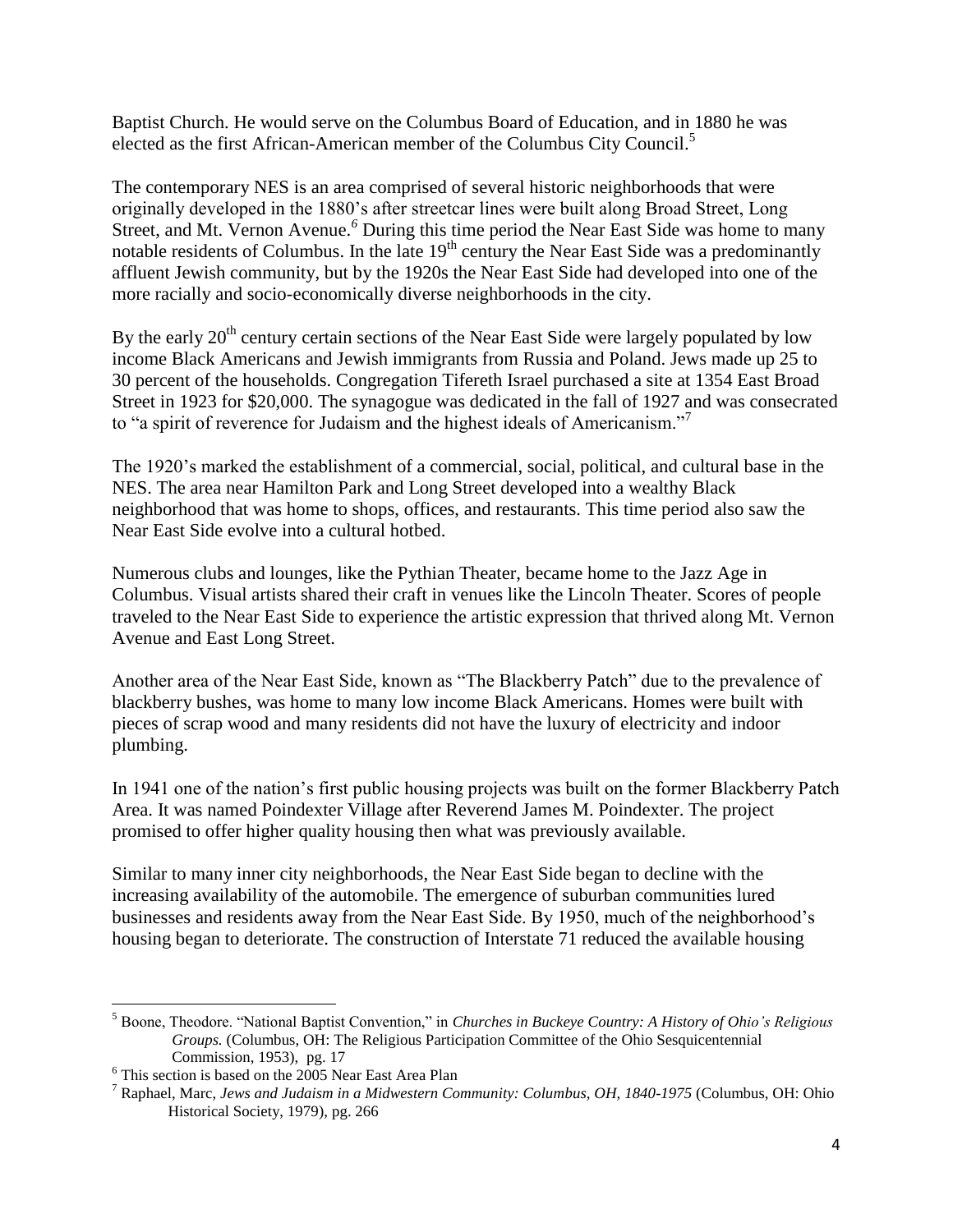options and caused many residents to relocate. The interstate also isolated the Near East Side from the city center and its services.

The late 1960's were a period of social strife for the Near East Side where the housing stock suffered from arson and vandalism. The implementation of the Federal Model Cities Program at this time further contributed to the destruction of the housing stock. The disinvestment of businesses and residents who fled the violence and turmoil of the Near East Side set the foundation for a period of revitalization efforts.

#### *History of Revitalization Efforts*

By the 1970's certain portions of the Near East Side were preserved by residents while other areas were dilapidated. $8$  A variety of rehabilitation programs and plans were instituted to revitalize the neediest areas.

- **1970s-** Federal Community Development Block Grant (CDBG) funds were used to rehabilitate single family homes. The City of Columbus formed Neighborhood Commercial Revitalization (NCR) areas on major streets throughout the Near East Side.<sup>9</sup>
- **1979** The Columbus City Council created the Near East Area Commission (NEAC) under Chapter 3111 Section 06 of Columbus municipal code.<sup>10</sup>
- **1989** I-670 Corridor Development Plan
- **1993** Columbus Comprehensive Plan
- **1994** South of Main Reinvestment Area Report and Action Plan
- **1995** Near East Area Plan
- 2**000** Holtzman-Main Neighborhood Plan
- **2002** King-Lincoln District Plan and Columbus Recreation and parks Master Plan
- **2004** Alum Creek Action Plan

l

- **2005** Updated Near East Area Plan
- **2013** PACT Blueprint for Community Investment

<sup>&</sup>lt;sup>8</sup> Mount Vernon, King-Lincoln Bronzeville, Woodland Park, NOBO, and Saunders Park.

<sup>&</sup>lt;sup>9</sup> The Neighborhood Commercial Revitalization (NCR) program offers technical assistance, loans and matching grants, capital improvements and planning services.

The City of Columbus. "Neighborhood Commercial Revitalization." Economic Development. Accessed April 17, 2015, http://columbus.gov/Templates/Detail.aspx?id=65296

<sup>&</sup>lt;sup>10</sup> The mission of the NEAC is to advocate for and serve the residents and citizens who live and work within the boundaries of the NEAC.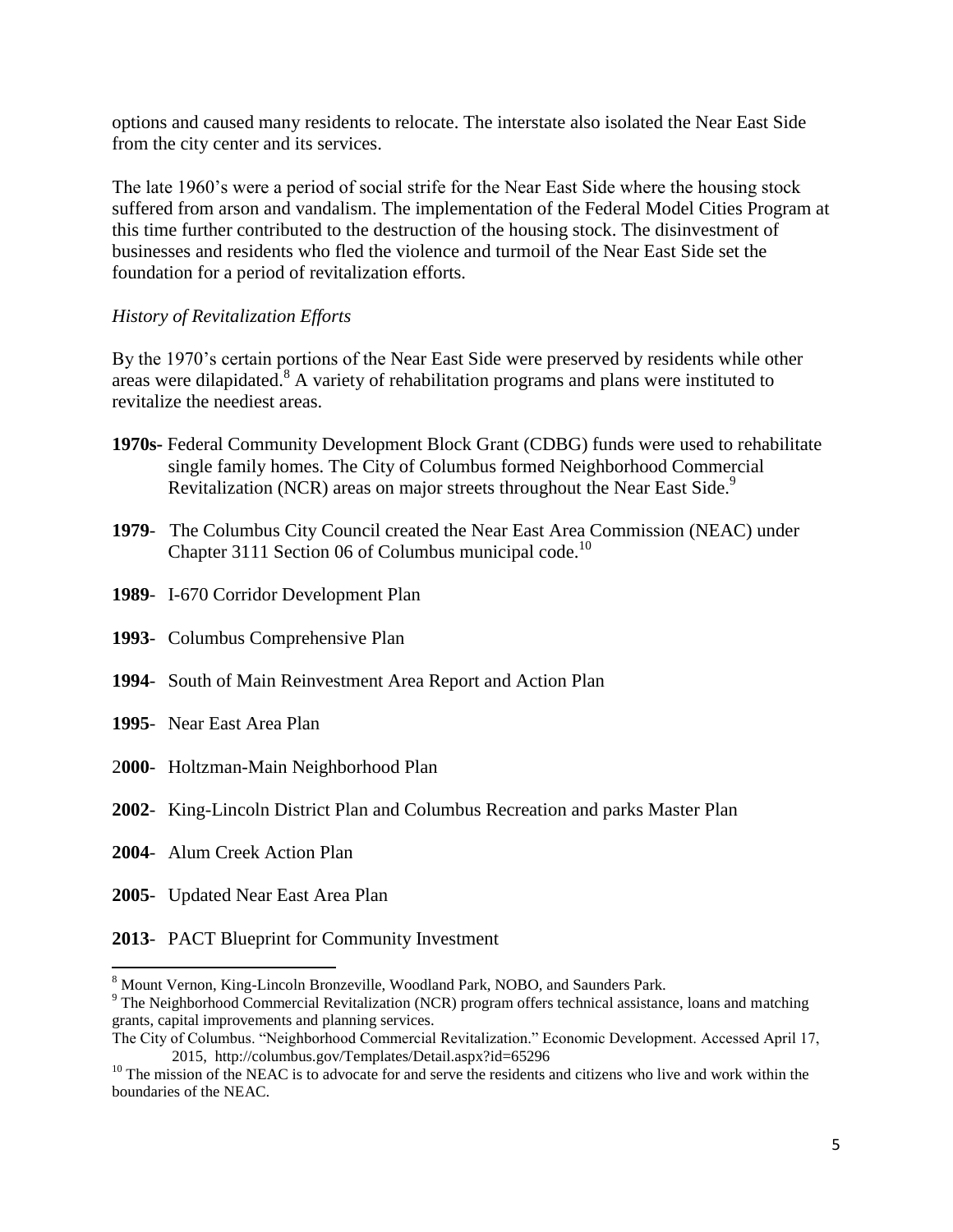

**Figure 4 The Blueprint Outlines a Plan for Residential and Commercial Development**

# *A Community-Driven Process*

The strategic planning process that led to the creation of the Blueprint for Community Investment is representative of PACT's commitment to the values of open communication, transparency, and community engagement. It was developed over a twenty-month period in order to involve Near East Side residents and stakeholders in the planning process.

Among the founding partners of PACT, Ohio State University took a leading role in the strategic planning process. The University loaned two of its employees to serve as PACT staff members. Dawn Tyler Lee, who served as an Assistant Vice President of Government Relations, was appointed Executive Director and Autumn Glover, who served in a community outreach capacity for University Hospital East, was appointed Program Director.

Beginning in March of 2011, PACT engaged the community through public meetings, open houses, community conversations, and a variety of other events. In June of 2011 five subcommittees were formed that included a total of 100 participants. A subcommittee was formed for each of the five core plan elements:

- Jobs and Economic Impact
- Safe, Vibrant, and Accessible Neighborhoods
- Health and Wellness
- Education
- Housing

The subcommittees met monthly and produced reports that contributed to the planning team's final recommendations. In total, the subcommittee format allowed PACT to hold over thirty meetings and to engage with a large number of diverse stakeholders on a monthly basis. PACT's two person team was successful in their single minded focus to conduct a robust community engagement plan.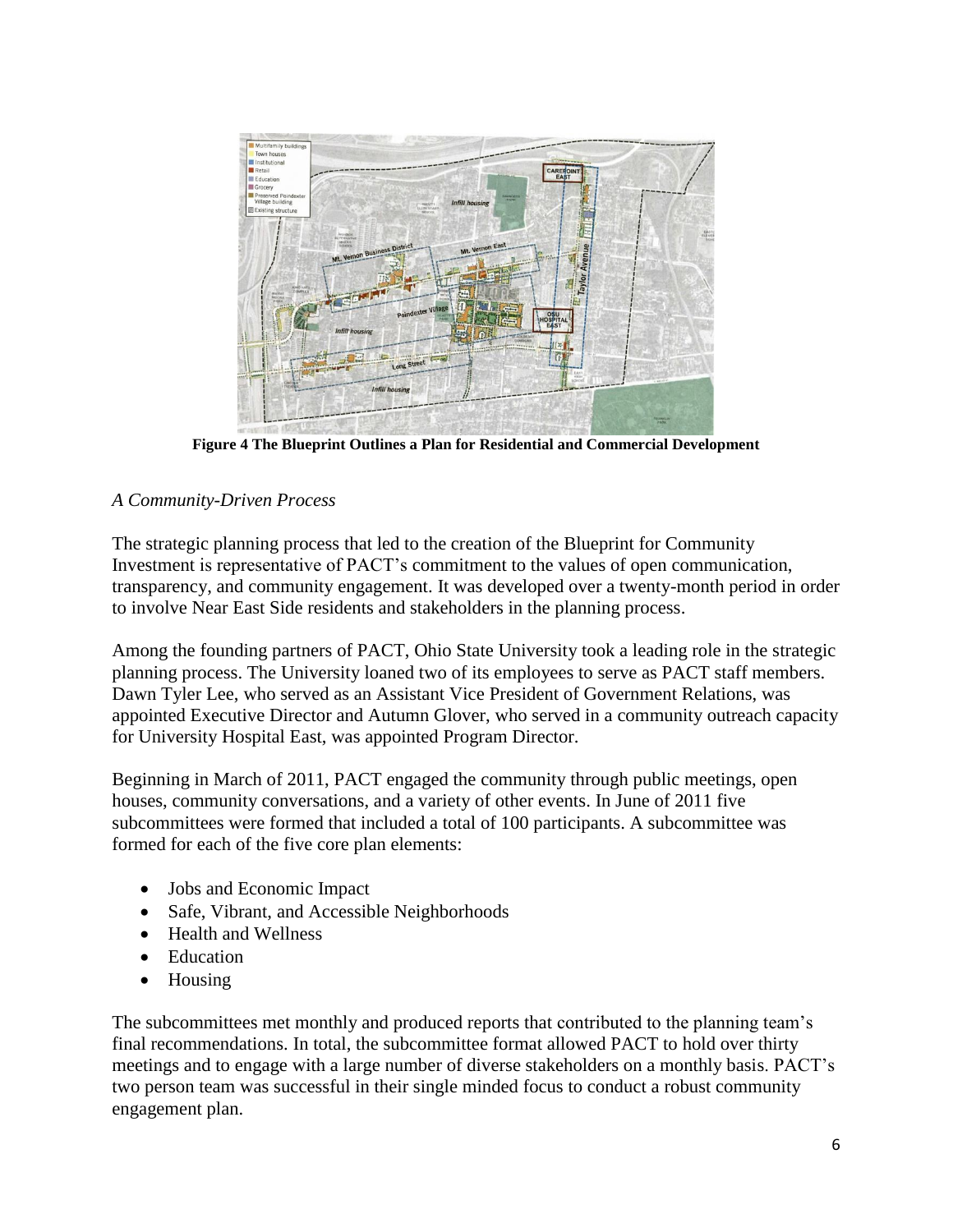

**Figure 5 Timeline of the Strategic Planning Process**

At the conclusion of the planning process both Ms. Tyler Lee and Ms. Glover were slated to return to their positions at Ohio State. Then the decision was made for PACT to become a 501(c)(3) focused on implementing the Blueprint. At that point Ms. Tyler Lee transitioned from PACT, but Ms. Glover's loan was extended and she stayed on as Program Director. Trudy Bartley, who worked in government relations for Ohio State, was appointed Interim Executive Director for a year.

The completion of the planning process also signaled the end of the subcommittee structure. Due to the fact that PACT was originally designed as a temporary partnership the organization did not have plans for continued community engagement during an implementation process. PACT no longer had a single-minded focus on community engagement. In addition to active implementation projects, several months were spent completing an application for a Choice Neighborhood Implementation Grant from the Department of Housing and Urban Development (HUD).

The onset of the implementation process required a new level of balance between community engagement and a multitude of projects. According to Ms. Glover, PACT was not as strategic in communicating with stakeholders as it could have been during the first year of implementation. She defined having multiple groups of stakeholders constantly engaged as part of PACT's DNA. In 2014 the organization begun to create working groups around specific projects, as of this writing four working groups have been created:

- 1. Food-Access
- 2. Wealth Building
- 3. Legacy
- 4. Education
	- a. Family and Community Engagement committee
	- b. Curriculum committee
	- c. Policy and Governance committee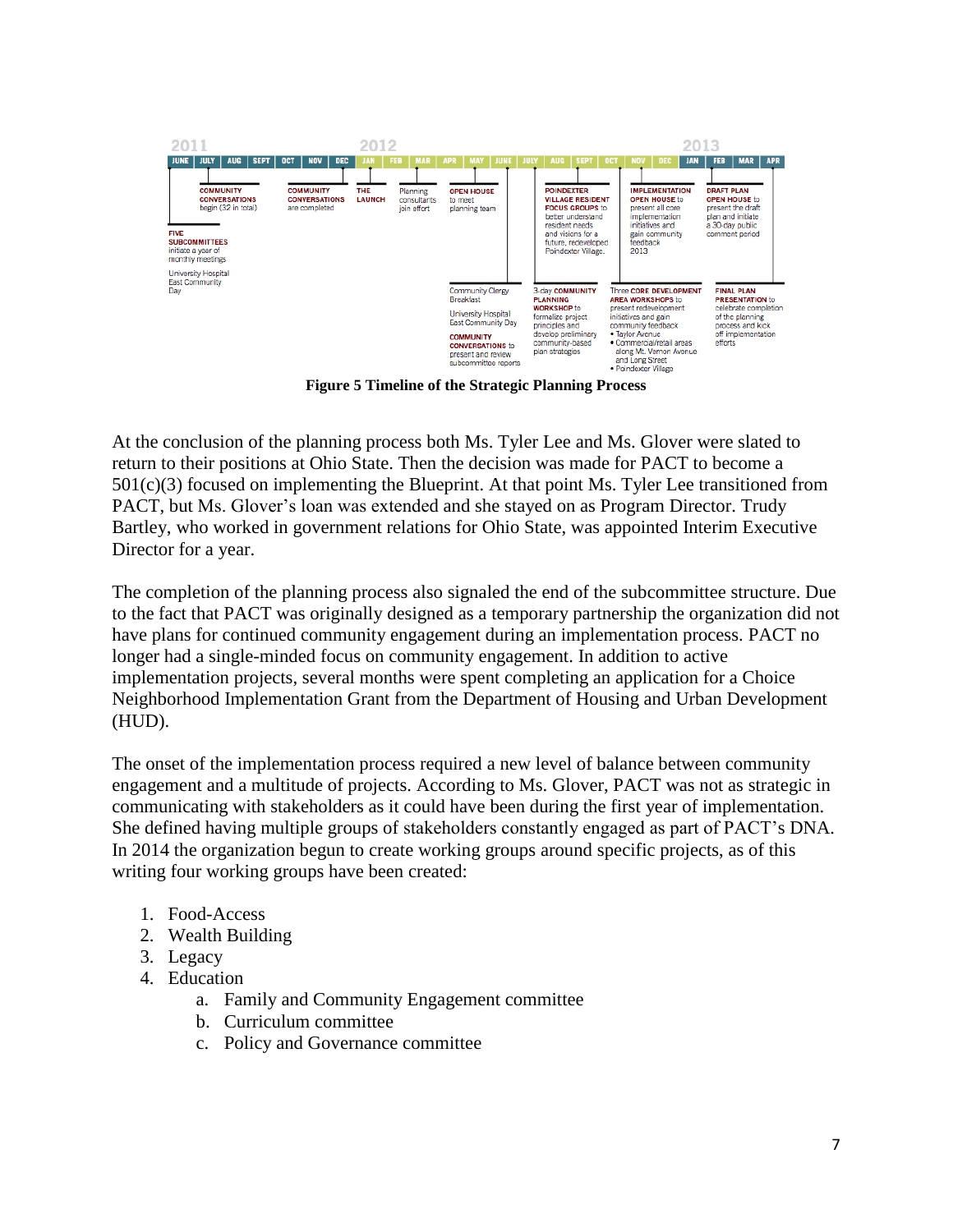The creation of the Working Group structure allows PACT to once again engage stakeholders in a formal way, but also serves to provide the organization with additional capacity. The  $501(c)(3)$ iteration of PACT has expanded to a larger team in order to administer the additional responsibilities of implementation.



 **Figure 6 PACT Organization Chart**

PACT now has four full-time staff members whose work is governed by an eight member Board of Directors. Due to being a small team the work of the PACT staff members is relatively fluid, thus making it difficult to articulate their full roles. The core function of each staff member is described below:

- **Board of Directors-** The core function of the PACT Board is to raise capital and supervise the Executive Director. The Board is in the midst of solidifying its governance structure and determining what committees should be created.
- **Executive Director-** The core function of the Executive Director is to manage PACT's finances and to supervise the work of the Program and Education Directors. Ms. Bartley is still required to fulfill some responsibilities of her government relations position at Ohio State, thus her capacity is especially limited
- **Administration & Communications Assistant -** the core function of the Administration & Communications Assistant is to support the administration and management of our office, calendars, procurement; she also assists with communications and events
- **Education Director** The core function of the Education Director is to guide the education strategy as an important platform for the holistic transformation of the PACT geography. Ms. Street is particularly focused on health sciences, and is leading the development and inception of the PACT Health Sciences Academies
- **Program Director-** The core function of the Program Director is focused on managing the planning, development, and community relations aspects of PACT's work. Ms. Glover shares some authority with the Executive Director making her role resemble a de facto Assistant Director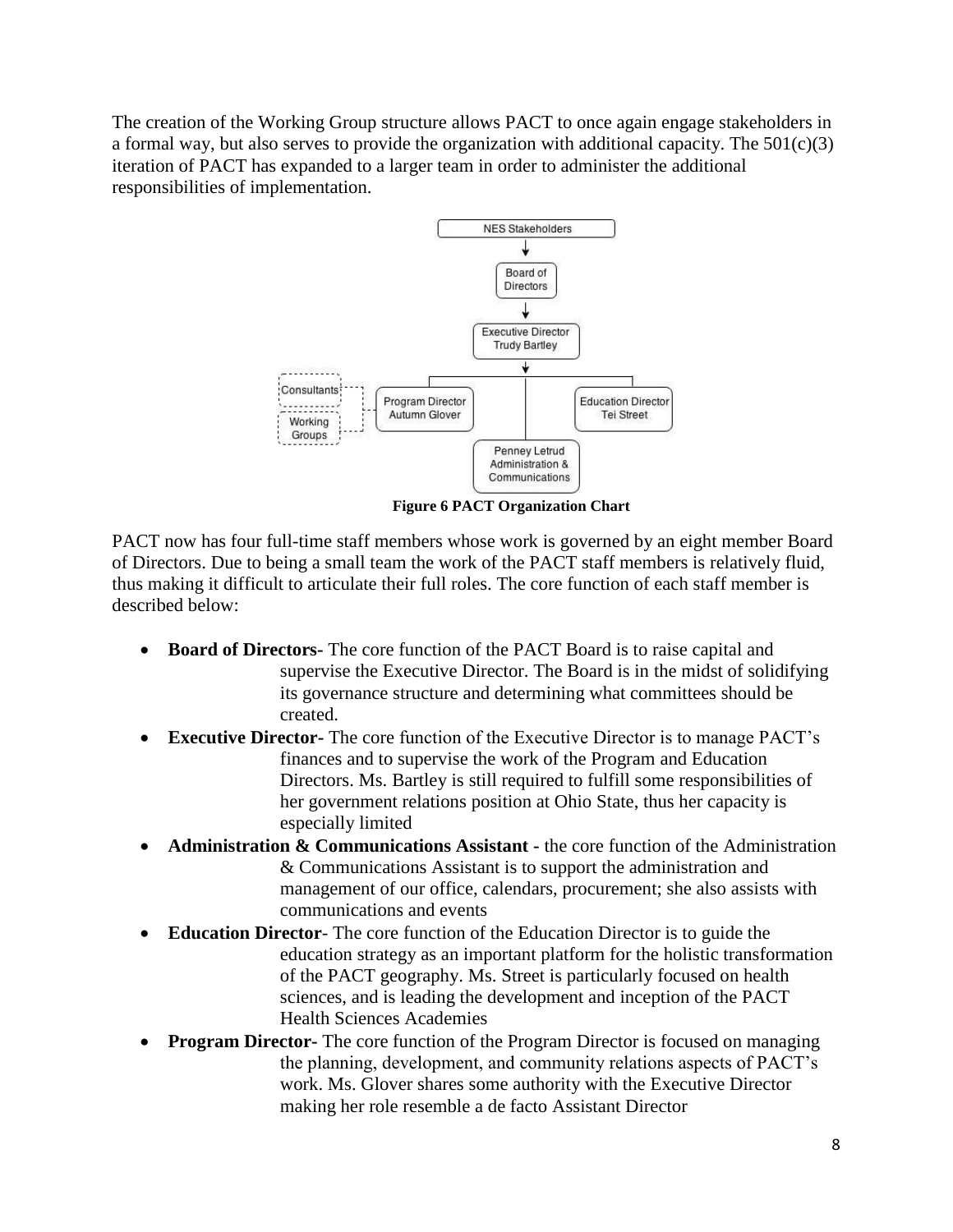In addition to the Board of Directors and full time staff members PACT plans to expand its capacity by hiring consultants and forming working groups around specific topics and projects as they arise. Due in part to budget constraints and also to the collaborative nature of its work, PACT prefers to expand its limited human capital capacity by forming new partnerships as opposed to hiring new full time staff. A shift in the way PACT engages with congregations in the Near East Side will allow the organization to develop strong partners among faith based institutions.

# **III. Literature Review**

 $\overline{a}$ 

The existence of some high profile success stories in housing and economic development initiatives that have been sponsored by large churches contributes to a growing interest in increasing the involvement of congregations and other faith designated groups (FDG) in neighborhood and community development.<sup>11</sup> Despite this growing interest the role of churches, synagogues, mosques, and other FDGs in neighborhood and community development (NCED) is not a well-researched topic.

A large portion of the literature on the involvement of congregations and faith designated groups in neighborhood and community development is descriptive rather than analytical.<sup>12</sup> These descriptions lack analyses of program outcomes and assessments of what factors contribute to the scale or quality of these outcomes. This descriptive literature is persuasive in nature with a focus on moving the reader towards action. There are three broad categories that describe the state of the literature. The first category consists of descriptions of a particular urban ministry ranging from magazine and newspaper articles to autobiographical books by pastors involved in NCED.

The second category is articles and books that provide a theological argument for why congregations should be involved in activities that serve low income communities. The third is best described as how to manuals that instruct interested parties on how to perform some aspect of neighborhood and community development.<sup>13</sup> These three categories of descriptive literature often describe NCED initiatives where individual congregations serve as the primary community anchor.

PACT serves as the primary community anchor in the Near East Side, and is interested in engaging other stakeholders. The congregations in the NES do not have the capacity to serve as

 $11$  The term faith-designated groups is presented by Dr. Luke Bretherton as an alternative to "faith communities" and "faith-based organizations". According to Bretherton, any use of the latter two terms must be alert to the power relations intrinsic within their usage, as they are labels ascribed to certain groups by others rather than one intrinsic to the internal discourses of any group that is labeled as such

Bretherton, Luke. *Christianity and Contemporary Politics: The Conditions and Possibilities of Faithful Witness* (West Sussex, UK: Wiley-Blackwell, 2010), pg. 38

<sup>&</sup>lt;sup>12</sup> The term "congregation" will be used to refer to a group of people who hold membership in a religious institution that regularly gathers for worship. It does not exclusively indicate Christian churches, but is instead inclusive of any faith tradition.

<sup>13</sup> Vidal, Avis, "Faith-Based Organizations in Community Development," *Prepared for U.S. Department of Housing and Community Development Office of Policy Development and Research*, August 2001: i-35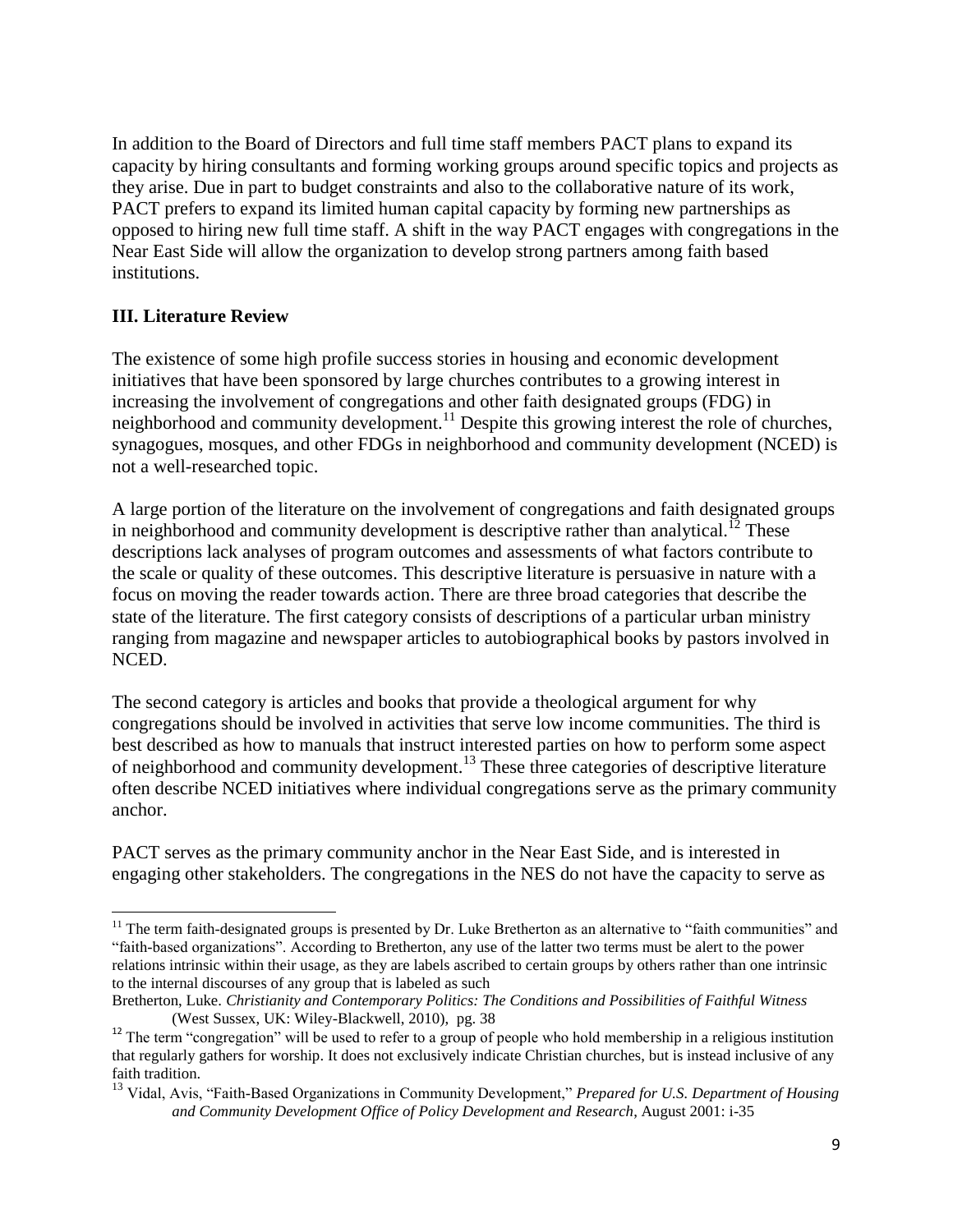community anchors. Therefore, the following literature review will focus on how public, private, and nonprofit organizations that manage NCED partner with congregations and faith designated groups.

In the past two decades the role churches, synagogues, mosques, and other faith designated groups play in neighborhood and community development has been the topic of federal legislation. This began in 1996 when President Bill Clinton signed the Personal Responsibility and Work Opportunity Reconciliation Act (PRWORA) into law. This law detailed a set of provisions known as "charitable choice" which gave religious groups freedom to cooperate with the federal government without compromising their religiosity.<sup>14</sup>

President George W. Bush expanded the goals of Charitable Choice by establishing the Office of Faith-Based and Community Initiatives (FBCI) with Executive Order 13199. The FBCI sought to increase the percentage of federal welfare dollars being allocated to congregations and faith designated groups and avoiding institutional isomorphism.<sup>15</sup>

After taking office, President Barack Obama amended President Bush's FBCI with Executive Order 13498. Obama changed the name to the Office of Faith-Based and Neighborhood Partnerships (FBNP). Obama's FBNP focuses on building partnerships between the federal government, neighborhood and community development organizations, and faith designated groups.

Faith designated groups on at local, regional, and national levels all have the potential to be meaningfully involved in neighborhood and community development. However, it is at the community level among local congregations where the greatest potential lies.<sup>16</sup> Churches, mosques, and synagogues are among the key centers of community life for many neighborhoods.

Congregations are oftentimes some of the most durable and resilient features of American communities, particularly impoverished ones. Bob Lynn, former Lily Endowment Vice-President for religion, once observed that, "The last institutions to leave a troubled neighborhood are the church and the liquor store."

Architecture is a notable asset that congregations bring to a community. There are many communities where the largest and grandest structures are churches and/or other houses of worship. Even when congregations do close and leave a community, the houses of worship remain and new congregations rise up to occupy them.

The rise of place and community based development movements has deep religious roots. The Black Church is an institution that has been at the forefront of pursuing political and socio-

Bretherton 2010, pg. 43

 $\overline{a}$ <sup>14</sup> Daly, Lew. *God' Economy: Faith-Based Initiatives & the Caring State* (Chicago, IL: University of Chicago Press, 2009)

<sup>&</sup>lt;sup>15</sup> Institutional isomorphism refers to the pressure religious groups face to reshape themselves to fit government policy and taking on the same institutional shape and processes as a state agency, thereby losing their unique religious based characteristics.

<sup>16</sup> Pickman, James et al. " Religious Institutions as Actors in Community Development." *Making Waves* Vol. 12, no. 3(2001) 4-11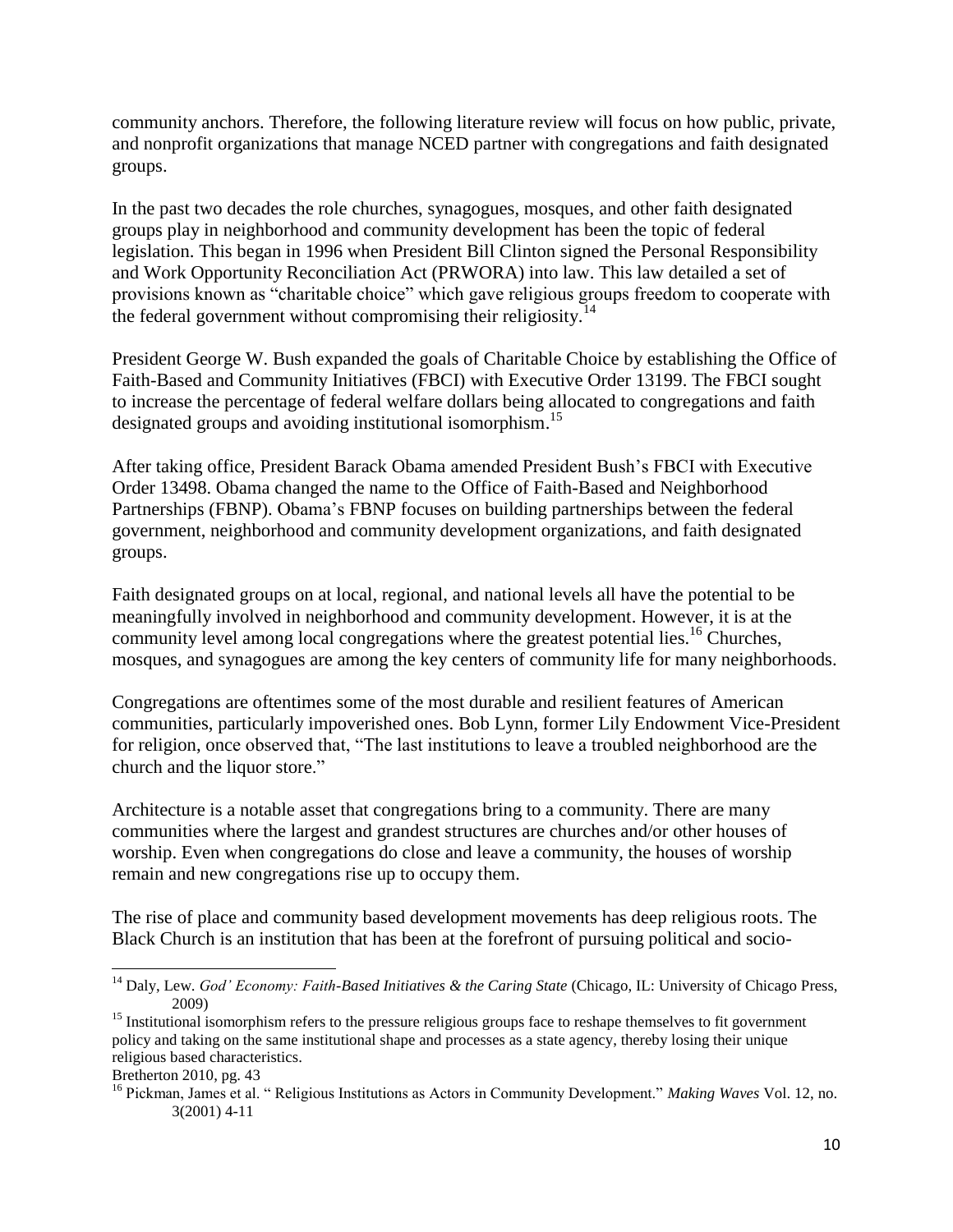economic equity for oppressed peoples for centuries.<sup>17</sup> A popular example is the fact that the modern Civil Rights movement of the 1950's and 1960's was primarily organized in church basements. Years later, the earliest community development corporations (CDC) were born in these same basements.

Islamic religious leaders have also advocated faith-based neighborhood and community development. Elijah Muhammad, prominent leader of the Nation of Islam (NOI), and El-Hajj Malik El-Shabazz, founder of the Organization of Afro-American Unity, were both renowned for their social and economic development activities. These two men laid the theoretical foundation for the community and neighborhood development work currently carried on by diverse groups of American Muslims.<sup>18</sup>

The resources that congregations have to offer neighborhood and community development organizations are often overlooked despite their shared history and the significant examples of congregational involvement in community and economic development.<sup>19</sup> Many governmental and non-profit organizations are unaware of:

- 1. The mission orientation of local congregations
- 2. The significant resources congregations have to offer to NCED
- 3. How to effectively partner with religious institutions

# *Congregations and Mission Orientation*

Congregations have the potential to occupy a unique leadership role in neighborhood and community development due to special capacities they hold that arise from their theologies. While the theological justification exists for congregations to engage in neighborhood and community development, whether or not they act on this justification is dependent upon their mission orientation, defined as the ways in which theologies are expressed.<sup>20</sup>

Different religious traditions, denominations within the same religion, and congregations within the same denomination all have distinct mission orientations due to varying theological perspectives. There are five primary means of working for community transformation that congregations can undertake. They are:

- 6. Evangelism
- 7. Social services
- 8. Advocacy
- 9. Community organizing
- 10. Community development

<sup>&</sup>lt;sup>17</sup> Scheie, David. *Better Together: Religious Institutions as Partners in Community-Based* Development (Minneapolis, MN: Rainbow Research, Inc., 1994), pg. 3

<sup>&</sup>lt;sup>18</sup> Thomas, June Manning and Reynard N. Blake, Jr., "Faith-based Community Development and African-American Neighborhoods," in *Revitalizing Urban Neighborhoods,* edited by W. Dennis Keating, Norman Krumholz, And Philip Star (Lawrence, KS: University Press of Kansas, 1996), 135 and note

 $19$  Ibid pg. 4

 $20$  Pickman et al 2001, pg. 5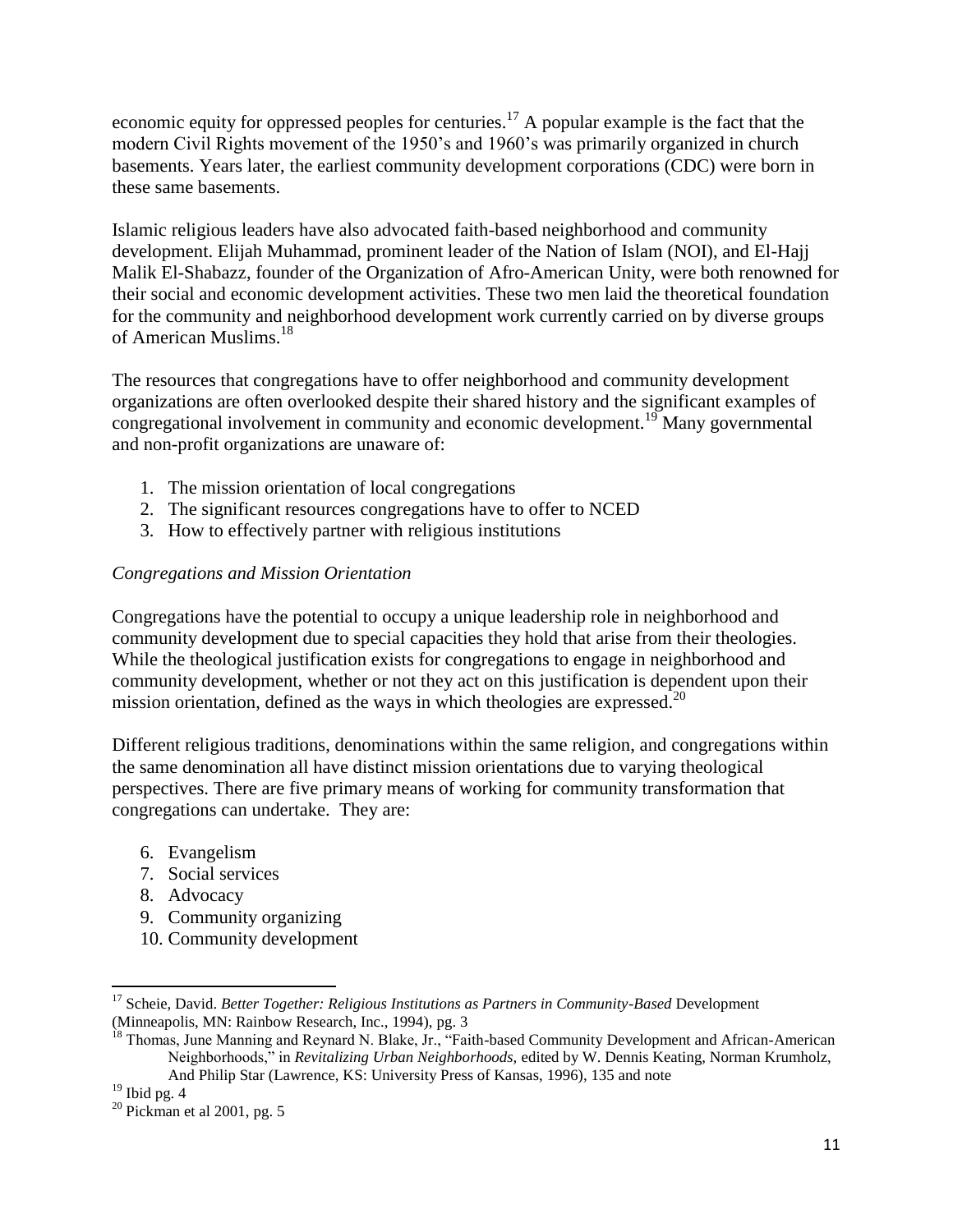Recent studies show that the majority of congregations in the United States focus primarily on programs and ministries that are evangelistic or social service in nature.<sup>21</sup> These mission orientations hinge upon a theology that is "other-worldly" and focused on the inward spiritual aspects of human existence.

Congregations engage the least in advocacy, community development, and community organizing. These mission orientations hinge upon a theology that is "this-worldly" and focused on how one's own well-being is inseparable from the well-being of one's disadvantaged brothers and sisters.<sup>22</sup>

Varying mission orientations can be explained not only by theological factors, but by contextual factors as well. These factors include, but are not limited to: the level of financial and human resources a congregation has, the circumstances in which a congregation exists, and the needs of a congregation's surrounding neighborhood or community.

Current socio-economic forces are calling on more congregations to begin embracing mission orientations amenable to participating in neighborhood and community development. Increasing levels of poverty and unemployment continue to deteriorate low income communities. Many congregations in these low income communities are beginning to perceive the health of their congregation as intrinsically tied to the health of the community they are a part of.

Therefore, neighborhood and community development is viewed as being in the theological and contextual self-interest of the congregation. Additionally, the current social policy climate is conducive to private action and local initiative. The failure of federal government programs and initiatives has highlighted the importance of the local context.

Optimism regarding the potential of congregations and faith designated groups to engage in neighborhood and community development is based largely on the active role they play in providing social services. Faith designated groups and congregations spend between \$15-20 billion dollars a year in privately raised funds on social services in addition to millions of volunteer hours.

These social services, though, are not a sustainable means of community transformation as they do not offer any long-term systemic benefit. It can be argued that these programs are necessary due to immense concentrations of socio-economic need in many communities, but they are still a short term solution to deal with immediate needs. Those who are interested in engaging congregations in neighborhood and community development must understand the roles they are uniquely suited for.

# *What Can Congregations Offer to Neighborhood and Community Development?*

Congregations should not be viewed as simply another cog in the wheel of partnership building as they are uniquely suited for several roles in neighborhood and community development. The

 $\overline{\phantom{a}}$ <sup>21</sup> Linthicum, Robert. *Building a People of Power: Equipping Churches to Transform Their Communities (Federal* Way, WA: World Vision Press, 2005) 92-94

 $22$  Pickman et al 2001, pg. 5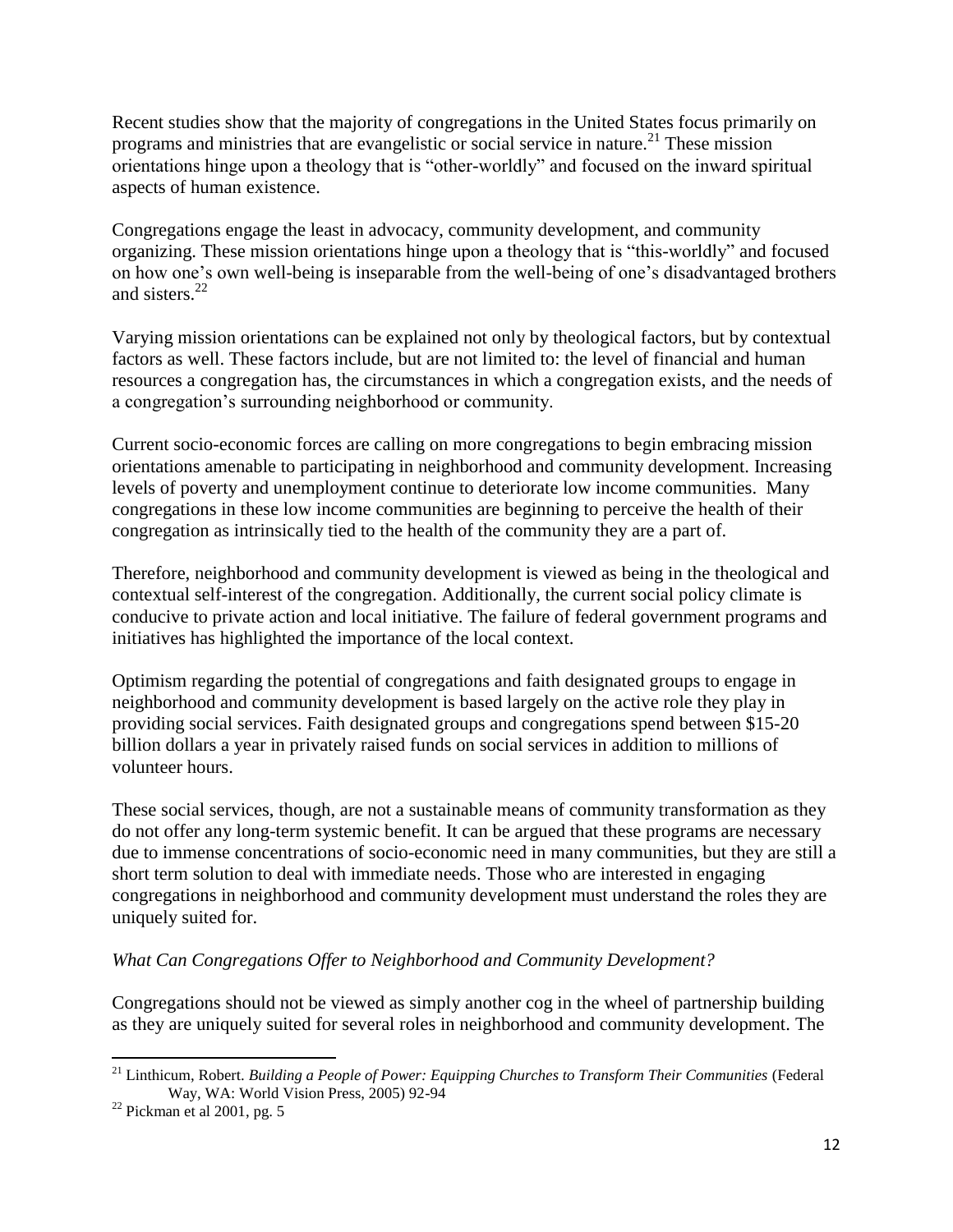Structured Employment Economic Development Corporation (Seedco) provides the following nine examples as roles congregations are uniquely suited for:

- **1. Convener and Organizing Force-** Congregations gather people together around values that are not self-serving nor immediate. Individuals that are inspired by a broader vision of their own lives and of their community are able to relate to each other in an altruistic and generous basis. This type of social interaction can be a foundation for an organization seeking longterm social goals to build upon.
- **2. Articulators of a Community Vision-** An important first step toward the revitalization of a distressed neighborhood or community is the articulation of a vision of what could be. This vision will be important to setting the agenda for identifying potential development projects. Many residents of low-income communities have repeatedly heard unfulfilled promises of community improvements from politicians and others. Therefore, neighborhood and community development plans can be met with skepticism. It is important that vision, and those who articulate the vision, can credibly communicate an affirmation of faith in the potential of both a community and it's people.
- **3. Legitimator-** Pastors, rabbis, imams, and priests are often, by virtue of their positions, neighborhood and community leaders. They are individuals that can lend moral authority and force behind redevelopment efforts. Lay members of congregations are also potential legitimators in that they are individuals committed to a positive vision who are acting on their beliefs. Congregational leaders, whether clergy or not, are often perceived as acting primarily in the best interest of the community. $^{23}$
- **4. Advocate-** No institution is better suited to articulate the moral imperative of a neighborhood or community's needs than a church, synagogue, or mosque. The organized energy of a congregation can easily be translated into political power. Each congregation represents a certain number of votes, which can be used as a weapon to advocate for an agenda with local government officials. Congregations can influence the existing power structure and it's leadership with the powerful combination of moral authority and organized votes.
- **5. Link to Potential Partners-** Local congregations are natural mechanisms for building coalitions that draw on a variety of public, private, and community resources. Clergy and lay members of these congregations are often active in local community groups, neighborhood associations, and/or political organizations. Local congregations are also associated, even if informally, with other local, regional, and national bodies of their same faith. These larger bodies are potential partners through their connection with local their local affiliates.
- **6. Sustainer-** Congregations are able to offer sustenance to neighborhood and community development by providing spiritual encouragement and communal support to the leaders of these efforts.
- **7. Steward and Trustee-** Clergy and laypeople from local congregations are, by serving on the governing and/or advisory boards of community development organizations, able to ensure that neighborhood and community development efforts remain faithful to their mission over the long-term. This participation offers the stability that community development organizations often lack.<sup>24</sup>
- **8. Developer and Manager** Congregations with the necessary financial and human resources available are able to serve as the primary developer and manager of a neighborhood and

 $\overline{\phantom{a}}$  $23$  Pickman et al 2001, pg. 6

 $24$  Pickman et al 2001, pg. 7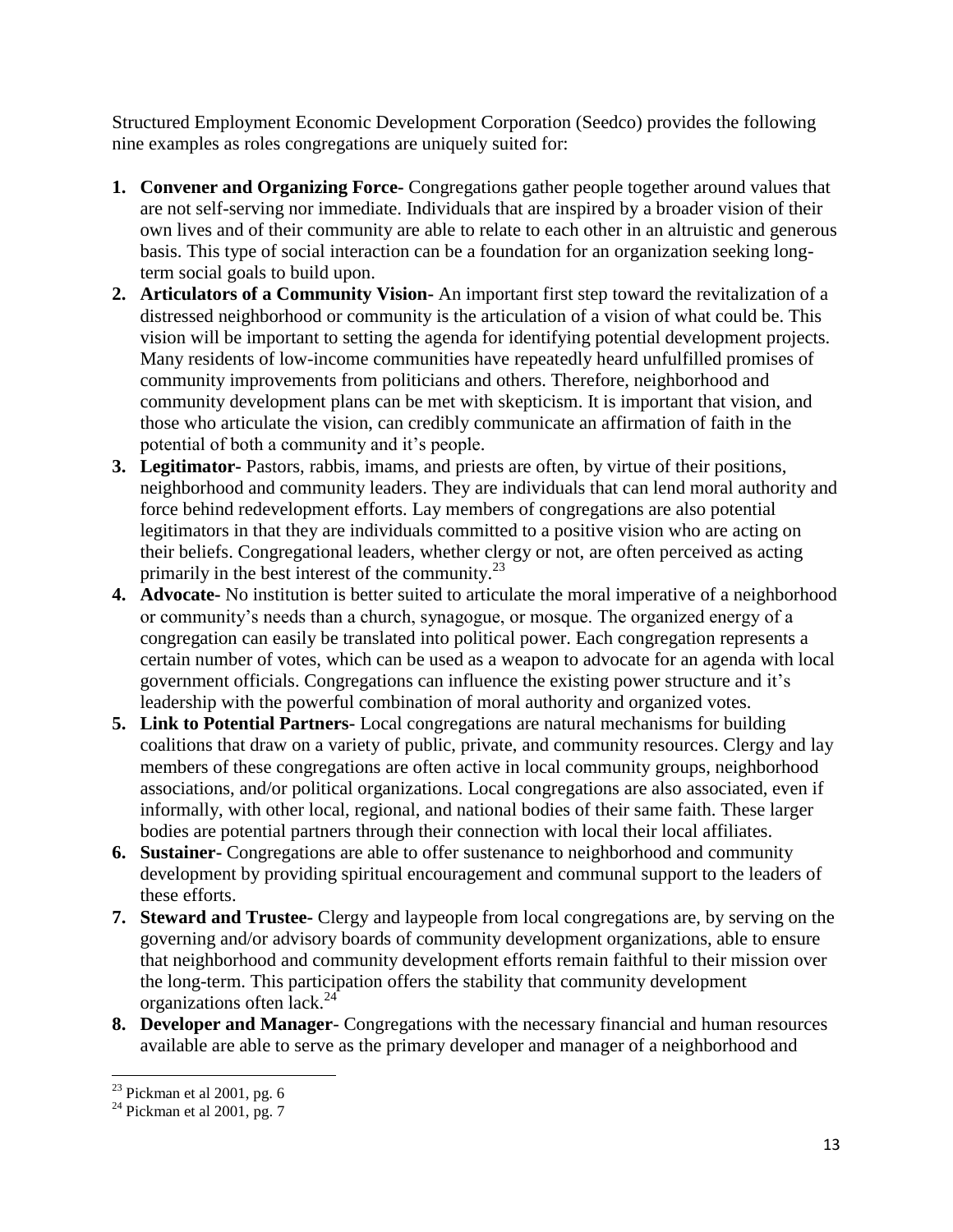community development effort. These congregations will fulfill the role that a local government or private Community Development Corporation would in a non-faith based NCED project.

**9. Resource Provider-** Local congregations, even those in distressed communities, have the capacity to contribute great resources to a neighborhood and community development initiative. Some congregations are able to collect enough money from individual parishioners to provide seed money for NCED. Other congregations have trust funds or bequests that can be invested. Many congregations are not able to contribute money, but can provide people, volunteer labor, the professional expertise of members, and facilities where those affiliated with a NCED effort can meet and work.<sup>25</sup>

This list of roles that congregations are uniquely suited to play show that there are distinct advantages to engaging churches, mosques, and synagogues in neighborhood and community development. There are, however, some potential challenges to engaging congregations and faith-designated groups in NCED.

One challenge is that the potential exist that projects may come to be viewed as being owned by a particular group. Members of a congregation may have an inclination to feel as if they "own" a project, and want to give preferential treatment in the allocation of concrete benefits. On the other hand, if community members view a program as being owned by a particular group they may view concrete benefits as a measure of which group does or does not have the community's best interest in mind.<sup>26</sup>

Another potential challenge is navigating concerns regarding co-optation. Local congregations, particularly those in distressed communities, may be worried about being co-opted for two reasons. First, congregations may believe that outside institutions that manage NCED—such as businesses, foundations, and city governments— have no interest in truly involving community members in a decision making process, and are only concerned with completing preconceived goals.

Secondly, by their very nature churches, mosques, and synagogues have a religious orientation that secular organizations are often wary of. Leaders and members of these congregations may fear that they must sacrifice their religious identity and values in order to engage with NCED efforts. This fear explains why some congregations are unprepared (or unwilling) to handle the standards of accountability that come with the public sector funds that are crucial to neighborhood and community development work.

# *How to Effectively Partner with Religious Institutions*

Organizations, like PACT, that seek to engage congregations and faith designated groups in neighborhood and community development must understand how to best build these partnerships. It is crucial for organizations that manage NCED to recognize that faith based institutions do not have the same perspective as Community Development Corporations,

 $\overline{\phantom{a}}$  $25$  Ibid pg. 8

<sup>26</sup> Vidal, Avis, "Faith-Based Organizations in Community Development," *Prepared for U.S. Department of Housing and Community Development Office of Policy Development and Research*, August 2001: pg. 18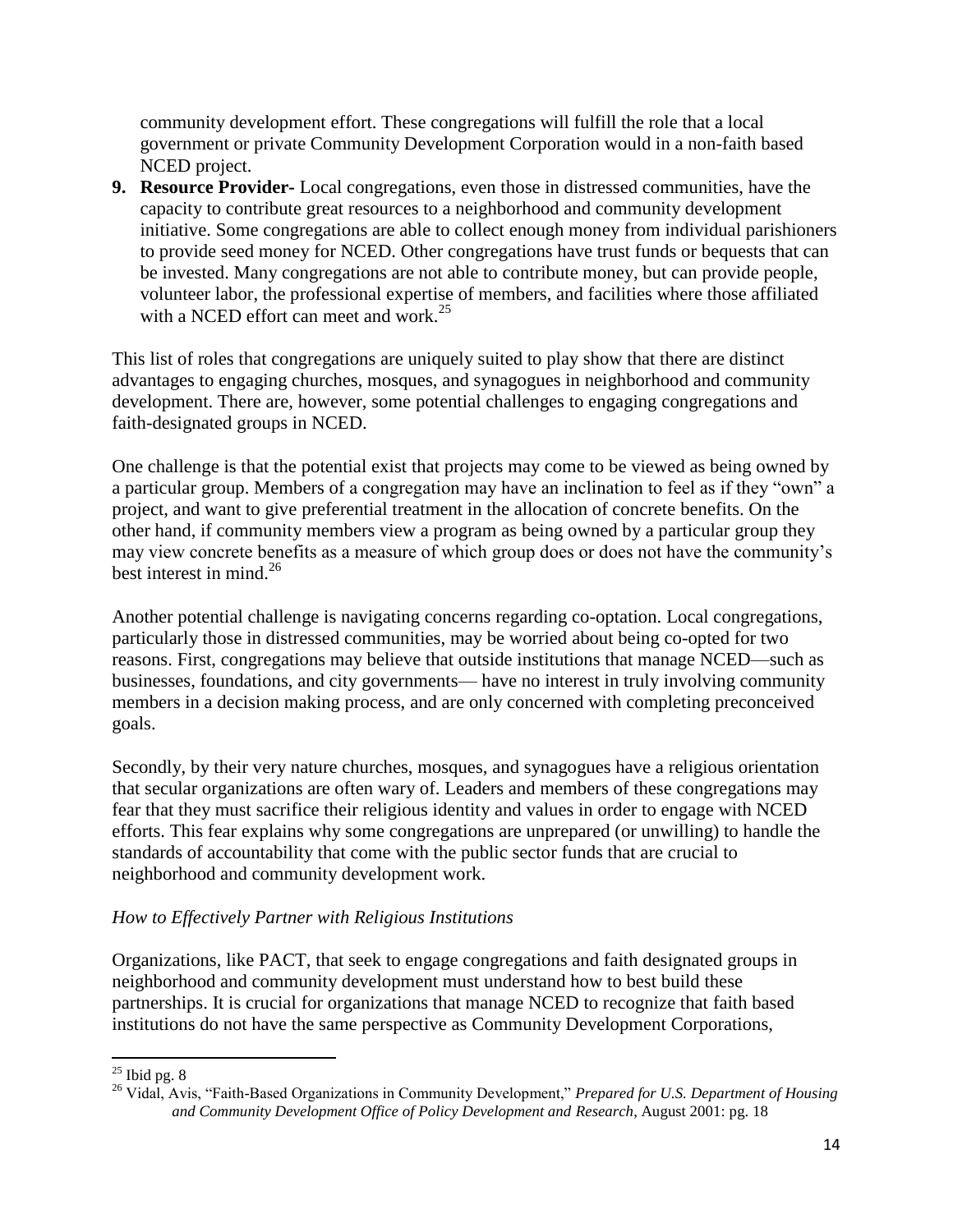businesses, nonprofit organizations, and government agencies. These differing perspectives do not negate the possibility of building partnerships between faith-based and non-faith-based institutions.

While secular organizations that manage NCED do not have expressed religious values it is important to accept that many of the resources that local congregations bring to bear in NCED efforts are based in the expression of their theologies. As mentioned earlier congregations often have an inherent distrust of secular agencies based in a fear of being co-opted. By proactively expressing an understanding of the aforementioned roles congregations are uniquely suited for in NCED; businesses, government agencies, and nonprofit organizations can assuage fears of cooption.

Another best practice for secular organizations that manage NCED is to engage with congregations on an individual basis when possible. It may be counter intuitive to attempt to work with a collection of faith institutions if they do not view themselves as a cohesive community. Due to the differing mission orientations of varying faiths, denominations, and congregations it is important to perceive which roles individual congregations are best suited for.

Engagement occurs along a continuum that defines the varying approaches to partnership:

# **Information sharing**  $\rightarrow$  **Cooperation**  $\rightarrow$  **Collaboration**

- **Information sharing-** This is the least intensive approach to partnership where a CDC, nonprofit, or governmental organization simply provides information to a congregation or faith designated group. An example would be a government agent placing information pamphlets at the worship site or a staff member of a nonprofit organization providing educational workshops for congregants.
- **Cooperation-** In this approach to partnership government agencies and a faith based institution partner in a manner that does not allow or require representatives of the congregation or faith designated group to adopt any major leadership responsibilities. An example would be a mosque providing space in the building for a Head Start program.
- **Collaboration** This is the most intensive approach to partnership where all parties are deeply involved in defining problems, designing interventions, and implementing programs. All parties serve as full partners and leaders for change. An example would be a city government that engages congregations and faith designated groups via participatory democracy.

# **IV. Case Studies of Participatory Democracy**

In his book, *Strong Democracy: Participatory Politics for a New Age*, Benjamin Barber describes participatory, or strong, democracy as "a form of government in which *all of the people* govern themselves in at least *some public matters* at least *some of the time*."<sup>27</sup> The term "democracy" should not be understood solely as referring to the sphere of government and electoral politics. Instead it should be understood as a principle of political and social equality.

 $\overline{\phantom{a}}$ <sup>27</sup> Barber, Benjamin. *Strong Democracy: Participatory Politics for a New Age* (Berkeley: University of California Press, 1984) pg. xiv emphasis added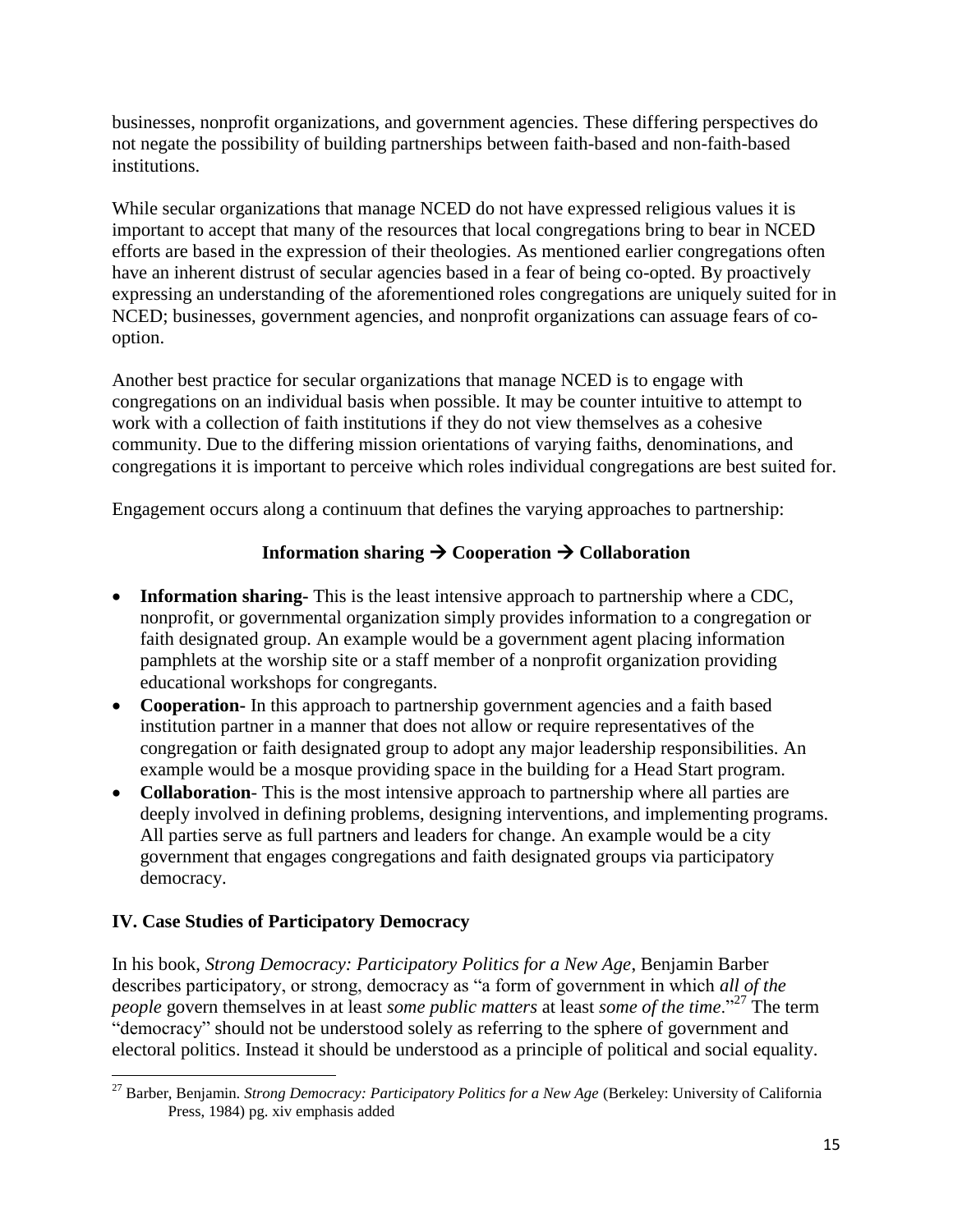Any field that is concerned with reinvigorating civic participation may adopt participatory democratic practices. <sup>28</sup> The Kettering Foundation defines democratic practices as ways citizens can work together—even when they disagree— to solve shared problems.<sup>29</sup> Democratic practices are integral to the governance of partnerships in collaborative spaces where public, private, nonprofit, and faith institutions join together to shape, make, and implement public policy.<sup>30</sup>

The discourse of participatory democracy places high value on inclusivity and the notion that partnership implies an equality of both standing and power between all actors.<sup>31</sup> Participatory democratic structures allow neighborhoods and groups whose needs are not effectively expressed in a representative democracy to engage with the local policy making system.<sup>32</sup> There are a variety of organizations and groups that adopt diverse participatory democratic structures in their local communities. In the midst of these differences there are three shared principles.

First, citizens seek out nontraditional forms of political participation that involve the public directly determining how some aspect of their community is governed. Second, disagreements and differences of opinion are handled in a non-adversarial manner with conflict being resolved through a pragmatic consensus to avoid win-lose outcomes. Third, all segments of society work together to solve social problems, as no single entity can revive civic engagement alone.<sup>33</sup>

Most social and political institutions in the United States were designed to support representative democratic structures. John Dryzek argues that institutions interested in adopting participatory democratic structures must provide places for on-going communicative interaction.<sup>34</sup> Dryzek's approach to participatory democracy relies heavily on the concept of the "ideal speech situation." This hypothetical standard is focused on making collective judgments concerning the public good, and is free of strategic behavior, deception, self-interest, and the coercive exercise of power.

The challenge for institutions seeking to adopt participatory democratic structures is creating conditions similar to the ideal speech situation in the real world with real people engaged in activities that have real physical, material, and social outcomes. According to Benjamin Barber it is not necessary to develop new social and political institutions in order to create conditions similar to the ideal speech situation.

Resources for participatory democracy can be located in the local community and voluntary groups that citizens occupy in their everyday lives. These groups—including schools, neighborhoods, and congregations— provide fertile ground for participatory democracy, because

<sup>&</sup>lt;sup>28</sup> Spano, Shawn. *Public Dialogue and Participatory Democracy: The Cupertino Community Project* (Cresskill, NJ: Hampton Press, Inc., 2001) pg. 22

<sup>&</sup>lt;sup>29</sup> Kettering Foundation. "Democratic Practices." Kettering Foundation What We Study. Accessed April 17, 2015, http://kettering.org/what-we-study/democratic-practices/

<sup>&</sup>lt;sup>30</sup> Skelcher, Chris et al. "The Public Governance of Collaborative Spaces: Discourse, Design and Democracy." *Public Administration* Vol. 83, no. 3 (2005): 573-596.

 $31$  Ibid pg. 580

 $32$  Ibid pg. 579

<sup>33</sup> Spano 2001 pg. 22

 $34$  Ibid pg. 24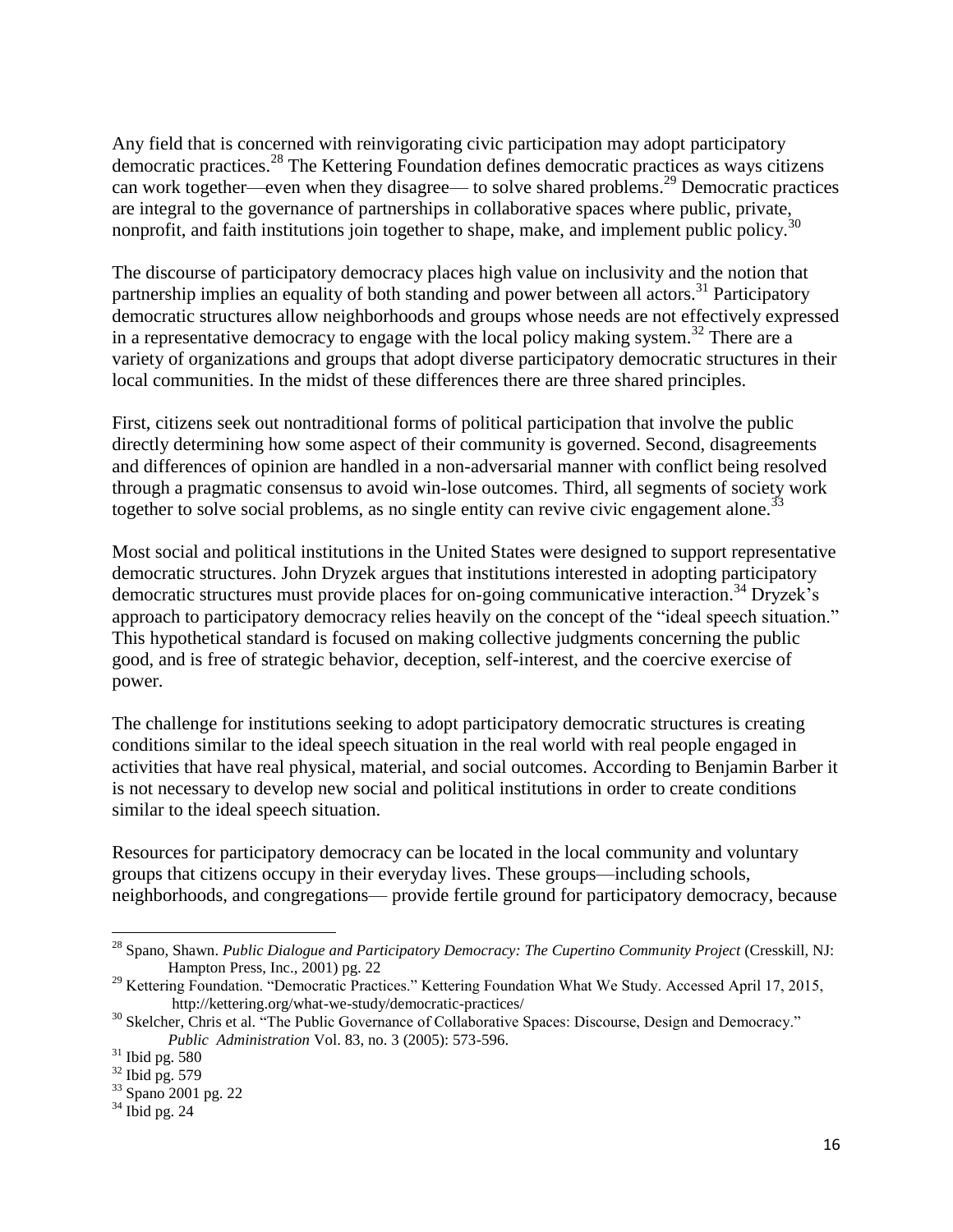they serve as mediating structures between government institutions and engaged citizens.<sup>35</sup> Public, private, and nonprofit organizations that manage NCED can create new opportunities for partnerships by tapping into the resources of existing community and voluntary groups.

Institutions that effectively integrate participatory democratic structures into neighborhood and community development use a holistic approach to assessing challenges. These institutions empower people to address their individual and collective challenges in order to build their neighborhoods and communities beyond "bricks and sticks."<sup>36</sup>Local congregations, often serving as keepers of community social values, are particularly well suited for such work.

What follows are two case studies of organizations that used participatory democratic structures to encourage citizen engagement in neighborhood and community development initiatives. Neither of the cases worked specifically with local congregations, but the lessons learned are transferable to a faith based context.

# *Case Study #1 Seattle, WA: Department of Neighborhoods*

Seattle, WA has a long tradition of neighborhood activism through its many independently organized community councils. This history of activism resulted in the city being transformed into, what Dr. Margaret Gordon refers to as, a "strong-mayor, strong-council, watchful citizens network."<sup>37</sup> There was tension between the city government and community councils throughout the 1970s due to differing views on economic development. In the mid-1980s competing plans for the redevelopment of Pike Place Market led city Councilor Jim Street to seek a better way to handle neighborhood issues.

In 1988 Mayor Charles Roper hired former community organizer Jim Diers to head the newly created Office of Neighborhoods. The local government sought to develop a system that would develop solutions to neighborhood issues and the power to implement them by working in partnership with community councils.<sup>38</sup> The Office of Neighborhoods provided staffing for twelve newly established districts councils. A city neighborhood council, consisting of elected members of the district councils was created to provide independent citizen voice on neighborhood issues at the citywide level. $39$ 

In 1989 the Office of Neighborhoods grew from four staff members to seven in order to increase the office's capacity to support neighborhoods that lacked strong community councils. When Norm Rice became mayor the following year he consolidated the Office of Neighborhoods, Neighborhood Service Centers, and the Citizens Service Bureau to create the Department of Neighborhoods. As the Department of Neighborhoods grew it integrated new programs to support its mission of "preserving and enhancing Seattle's diverse neighborhoods, empowering

 $\overline{a}$ <sup>35</sup> Spano 2001, pg. 25

<sup>&</sup>lt;sup>36</sup> Thomas and Blake 1996, pg. 135

<sup>37</sup> Sirianni, Carmen, "Neighborhood Empowerment and Planning: Seattle, Washington," in *Investing in Democracy: Engaging Citizens in Collaborative Governance*, (Washington, D.C.: Brookings Institution Press, 2009), pg. 67.

<sup>38</sup> Diers, Jim. *Neighbor Power: Building Community The Seattle Way* (Seattle, WA: University of Washington Press, 2004), pg. 24

 $39$  Sirianni 2009 pg. 66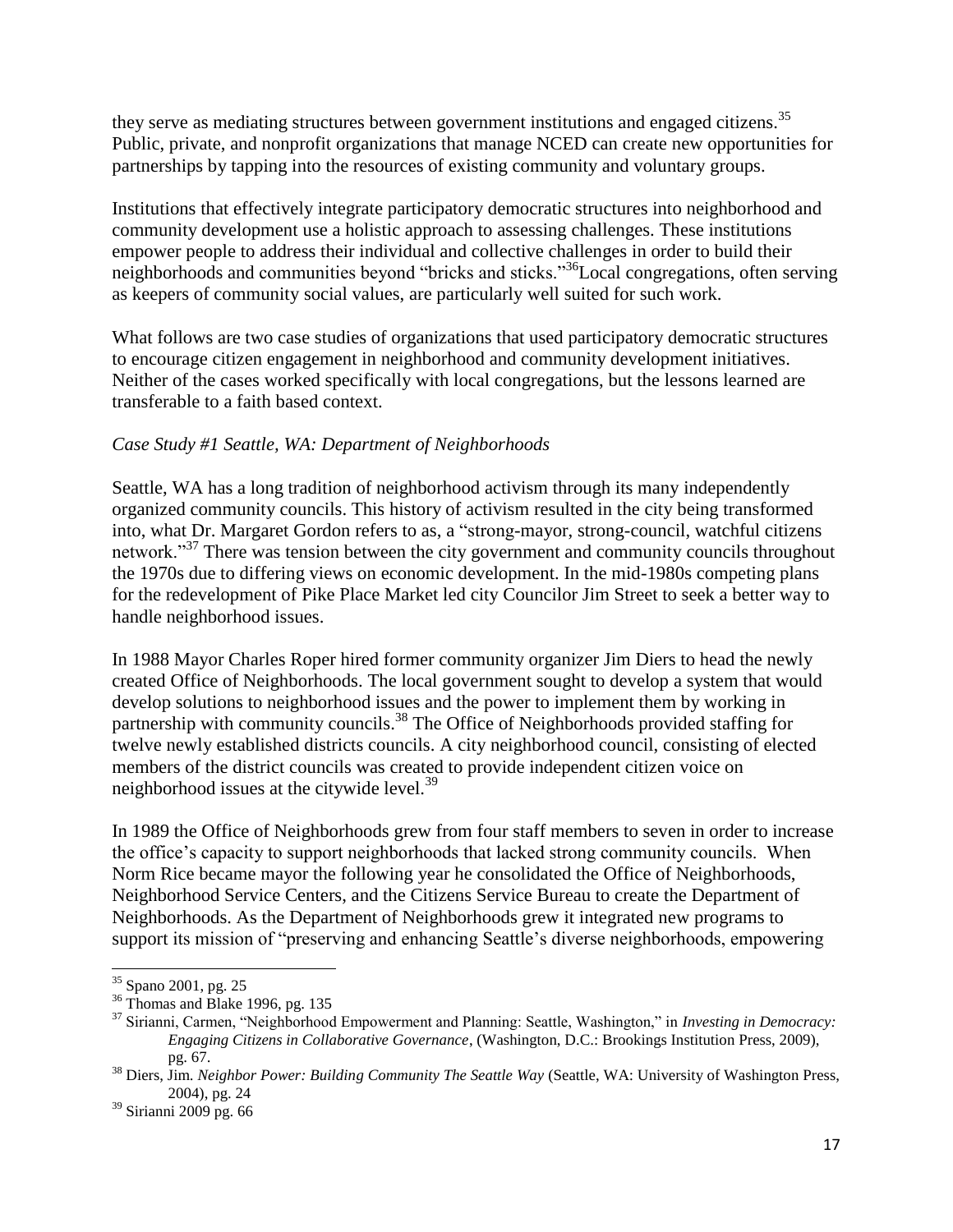people to make positive contributions in their communities, and bringing government closer to all people, ensuring that it is responsive."<sup>40</sup>

The Department of Neighborhoods sought to move the city of Seattle beyond promoting citizen participation to facilitating community empowerment. According to Jim Diers, citizen participation implies engaging citizens through government processes (such as public hearings and task forces) and programs (such as block watch and adopt-a-street). Community empowerment, on the other hand, involves providing citizens with the tools and resources needed to address their priorities through their own organizations.<sup>41</sup>

The Department of Neighborhoods designed four participatory democratic structures in order to empower Seattle's neighborhoods.<sup>42</sup>

**The Neighborhood Leadership Program**- Often times elected officials respond to the persistence of critical activist by becoming less democratic, and insulating themselves from the public. They may also attempt to wear down activists with meaningless public processes that are costly in terms of time, money, and community relations. There is also a significant opportunity cost of failing to take advantage of the assets engaged citizens offer.

In order to avoid these negative outcomes the Department of Neighborhoods offered classes and consultative services to help neighborhood activists develop effective organizations. Jim Diers argues that the presence of broad based community organizations is in a local government's best interest because these organizations can do things that government cannot do.<sup>43</sup>

**Neighborhood Service Centers**- The thirteen neighborhood service centers, also known as "little city halls", provided valuable connections to Seattle's communities. There two broad functions were individual services and civic convening and organizing. The service function entailed offering city services in a location more convenient to many residents than city hall. The civic convening and organization function was designed to add democratic capacity to the city of Seattle via Neighborhood Service Coordinators.<sup>44</sup>

Neighborhood Service Coordinators worked to facilitate collaborative work among community councils and other civic groups. The coordinators were intimately familiar with government (city, county, and state level) programs and services as well as the schools, agencies, businesses, and places of worship in the communities they represented. Neighborhood Service Coordinators also served as consultants to the city government by preparing monthly reports about community concerns and a list of community contacts to be shared with department heads and elected officials.<sup>45</sup>

 $41$  Ibid pg. 21

l

- $42$  Sirianni 2009 pg. 69
- $43$  Diers 2004 pg. 32
- $44$  Sirianni 2009 pg. 78

<sup>&</sup>lt;sup>40</sup> Diers 2004 pg. 30

 $45$  Diers 2004 pg. 47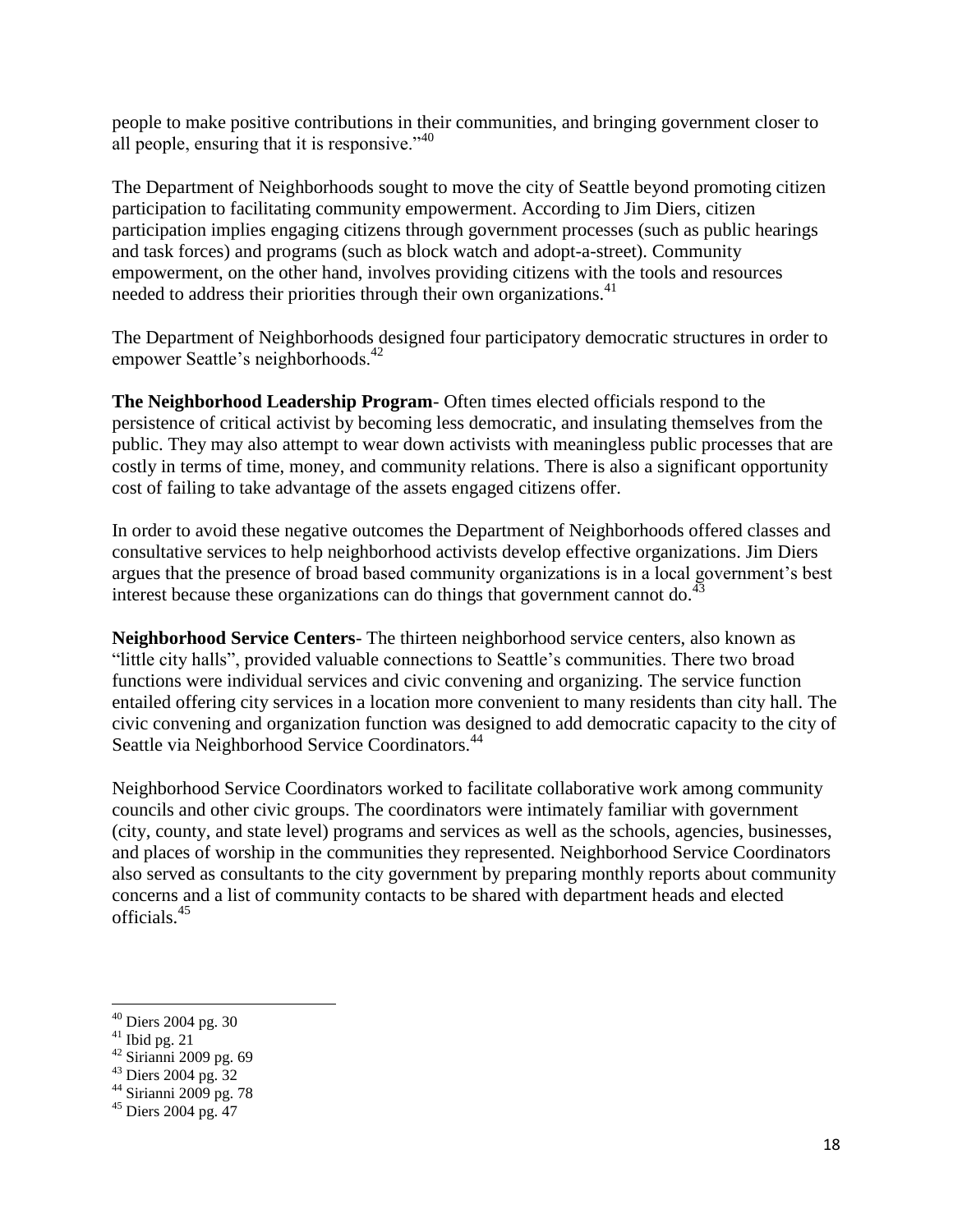**Neighborhood Matching Fund**- Created in 1989 with a budget of \$150,000 the success of the neighborhood matching fund saw its budget grow to a high of \$4.5 million in 2001. These funds came primarily from the city's general fund. Through this program the city of Seattle provided funding for projects initiated by neighborhoods that committed to matching these funds with cash, volunteer labor, goods, or services of equal value.<sup>46</sup> Over 2,500 projects were funded and completed between 1989 and 1994.<sup>47</sup>

Project proposals could be presented to the Small and Simple Projects Fund, with a limit of \$15,000, or to the Large Projects Fund, with a limit of \$100,000. Large projects could take up to one year to complete. There was also a Small Sparks Fund that provided a maximum of \$250 to enable virtually any group to initiate a program. Through the Neighborhood Matching Fund citizens built 150 playgrounds, restored streams and wetlands, reforested hillsides and ravines, painted murals celebrating their neighborhood history, and completed cultural oral history projects.<sup>48</sup>

**The P-Patch Program**- Founded in 1973, P-Patch was one of the first community organized gardening programs in the country. As of 2004, P-Patch was the largest municipally managed community gardening program in the country. There were sixty-two gardens, ranging in size from one hundred to four hundred square feet, on the programs seventeen acres of land. All of the gardens were built by the gardeners, often with support from the Neighborhood Matching Fund. Gardeners pay annual fees of \$24 to \$58 to help cover basic costs.<sup>49</sup>

P-Patch Gardens served the Seattle community in four significant ways. First, they provide environmental benefits. Second, the build a strong sense of community as gardeners develop close ties with each other as they build and maintain their gardens. Third, they serve as community centers for surrounding neighborhoods as the gardens are open to the public and the common areas have features designed to attract community members such as play structures, picnic tables, and benches. Fourth, gardeners contribute eight to ten tons of organic produce to food banks through a program called Lettuce Link.<sup>50</sup>

# *Case Study #2 Cupertino, CA: The Cupertino Community Project*

In 1995, Kim Pearce organized a group of individuals together to explore how interpersonal skills could be used to improve the quality of public communication. This group of college professors, students, and communication practitioners founded a  $501(c)(3)$  called the Public Dialogue Consortium (PDC). After hosting two large public forums focused on conflict

 $\overline{\phantom{a}}$ <sup>46</sup> Sirianni 2009 pg. 69

 $47$  Ibid pg. 71

 $48$  Ibid pg. 70

 $^{49}$ A Gardenship Fund managed by the Friends of P-Patch (a five-hundred member nonprofit organization established to advocate for and help manage the program) ensures everyone can access the program whether or not they can pay the annual fee. 25% of P-Patch gardeners had incomes below the federal poverty level, and 11% relied on food bank assistance.

Diers 2004 pg. 101-102

<sup>50</sup> Ibid pg. 102-103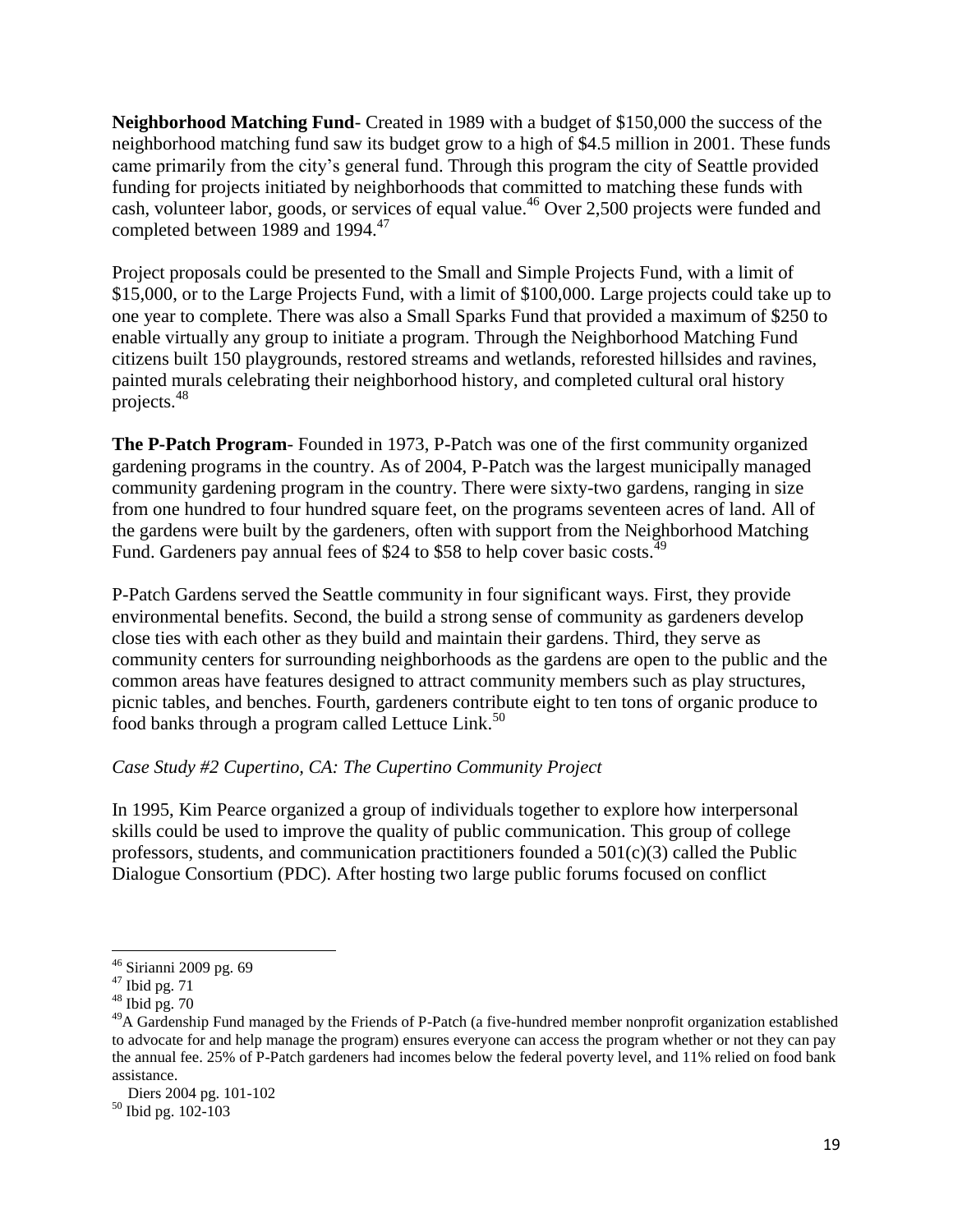resolution and attending several training sessions the group set out to find a sustained long-term community project to work on. $51$ 

A year later PDC approached Don Brown, the City Manager of Cupertino, CA and volunteered to initiate a collaborative project around public communication. The goal of the proposed project was to connect citizens and city officials in on-going conversations about the city. The project was designed to create opportunities for people to identify community issues and then talk about them in productive ways. PDC adopted a nonpartisan and neutral stance on community issues in order to build trust and establish relationships with the various stakeholder groups throughout the  $\text{city.}^{52}$ 

PDC desired to fill an intermediary position between community members and the local government; therefore the organization wanted to avoid being perceived as seeking to advance a particular agenda. Although PDC was neutral on community issues members of the organization clearly communicated that they were biased towards a specific form of communication that would be used to define issues and make decisions. They believed that by engaging the Cupertino community in a dialogic form of communication the quality of decisions made by the city would improve and the public's commitment to these decisions would be enhanced.

PDC sought to achieve their goal through a process called public dialogue. They envisioned a simple model where residents and city officials would take turns speaking in an on-going conversation.<sup>53</sup> Eventually the project outgrew this model, and became much more complex. In total the Cupertino Community Project had four distinct phases that were conducted over a span of almost three years.

**Phase I: Giving Voice to Community Concerns-** The first phase consisted of a series of focus groups with a cross section of community residents. PDC adopted a fluid and open ended approach rather than having pre-established research questions.<sup>54</sup> Since they were to be vehicles of public dialogue and participatory democracy the focus groups were followed John Gastil's model of democratic small groups. Gastil states that:

A small group is democratic if it has equally distributed decision making power, an inclusive membership committed to democracy, healthy relationships among its members, and a democratic method of deliberation. Group deliberation is democratic if group members have equal and adequate opportunities to speak, neither withhold information nor verbally manipulate one another, and are able and willing to listen.

PDC recruited 72 volunteers to participate in 10 focus groups discussions. Tension in the Cupertino community that arose from the rising number of Asian immigrants was discussed in all ten focus groups and elicited more passion than any other topic.<sup>55</sup> PDC was struck by the contrast between resident's desire to address the issue and their perception that they did not know how.

 $\overline{a}$ 

 $51$  Spano 2001 pg. 1 and note

 $52$  Ibid pg. 4

 $53$  Ibid pg. 5

 $54$  Ibid pg. 60

 $55$  Ibid pg. 70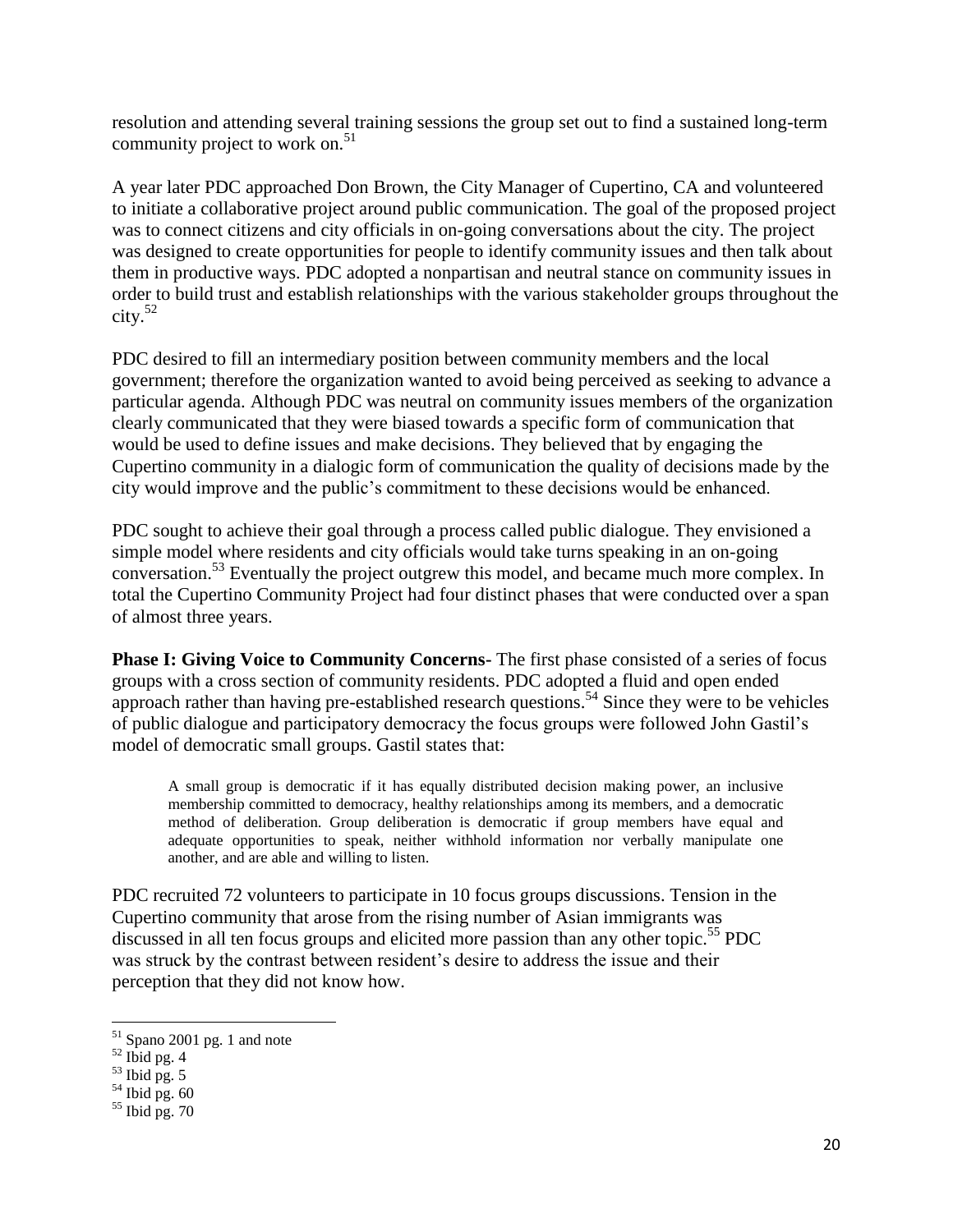**Phase II: Eliciting Visions and Action Plans-** The second phase was also focused primarily on the perspective of Cupertino community members. The goal for Phase II was to follow up on the concerns expressed during Phase I. PDC termed the increasing cultural and ethnic diversity in Cupertino as "cultural richness" in accordance with the asset based nature of the public dialogue process. In order to balance out the controversial topic of cultural richness, the facilitators included the divisive issue of community safety in Phase II.<sup>56</sup>

Phase II was comprised of three interrelated activities:

- 1. A series of dialogue-group discussions
- 2. Intergenerational interviews conducted by high school students
- 3. A Town Hall meeting

The dialogue groups differed from focus groups in that they were focused on generating action oriented consensus. While the product of the focus-groups was to identify concerns and community problems the product of the dialogue-groups was developing visions for the future of the community, in terms of cultural richness and community safety, and creating action plans to realize these visions. PDC recruited 38 volunteers to participate in eight dialogue-group discussions.<sup>57</sup>

For the second activity PDC trained over 100 high school students to conduct interviews on cultural richness and community safety with adult members of the Cupertino community. These interviews also focused on eliciting visions and actions. The students assisted the public dialogue process by promoting conversations about an issue that was widely considered to be undiscussable, and the project provided the students with a real-world situation in which to apply their qualitative research skills. This mutually beneficial collaboration between the community and the schools is an example of how service learning can contribute to participatory democracy.<sup>58</sup>

The culmination of Phase II was a two and a half hour Town Hall Meeting held at a local community center. Approximately 150 residents attended the event that was billed as a "public dialogue on cultural richness and community safety." As the first large scale event of the public Dialogue process the Town Hall served several purposes. First, it informed the larger community about the work completed in the focus groups, dialogue groups, and intergenerational interviews. Second, it demonstrated how community issues could be discussed without unproductive confrontation. Finally, it served as an invitation for other community members to engage with the conversation regarding the future direction of Cupertino.<sup>59</sup>

**Phase III: Working through City Leaders**- The third phase was the first to have formal participation by the City Manager and City Council members. PDC did not want the city officials to feel attacked or feel like it was solely their responsibility to develop a solution to the

<sup>56</sup> Spano 2001, pg. 7

 $57$  Ibid pg. 88

 $58$  Ibid pg. 99

 $59$  Ibid pg. 102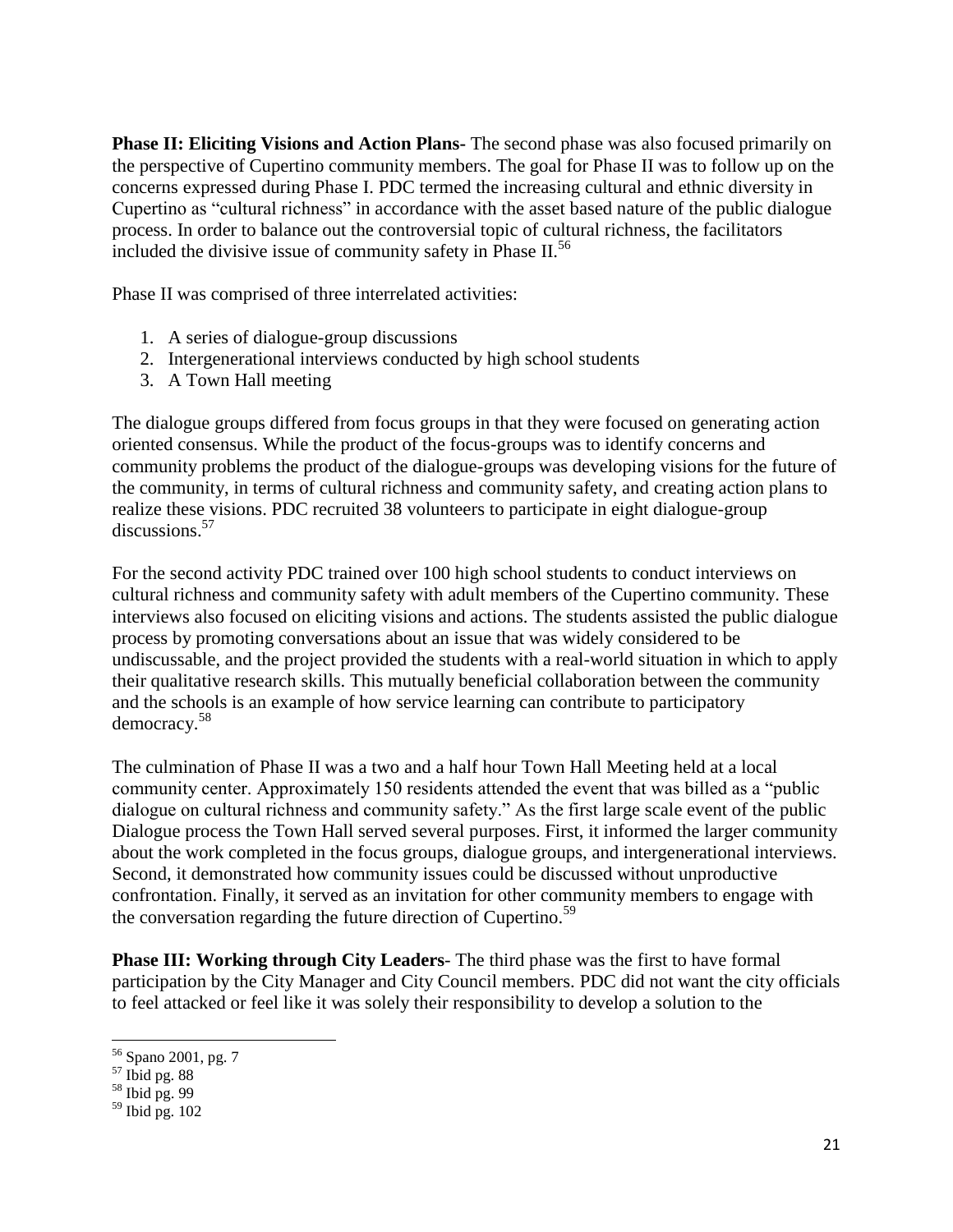community concerns. Instead the facilitators envisioned a context where the City Council was brought into collaborative decision-making relationship with residents. This process was an attempt to better align the city government with the principles and practices of participatory democracy. The goal of Phase III was to help the city council find ways to partner with community members. $60$ 

Phase III was comprised of three interrelated activities:

- 1. City Council Interviews
- 2. Team Building and Issue Formation Meeting
- 3. Training and Team Building Program

The first activity was for a PDC facilitator to conduct in-depth one-on-one interviews with each of the five Cupertino city council members. Similar to the conversations in Phase II these interviews covered both cultural richness and community safety. The PDC facilitator created a summary document outlining all five interviews, and provided every Council member with a copy. The summary of the Council Interviews was used as a springboard to the second activity of Phase III.

After the interviews were conducted the City Council participated in a day-long Team Building and Issue Formation meeting. The purpose of the meeting was for the council to formulate a response to the concerns, visions, and action plans developed by residents in Phases I and II.<sup>61</sup> During this meeting the council generated nine action plans. Six of the plans focused on cultural diversity and three of the plans focused on community safety.<sup>62</sup>

The council members decided to plan a Training and Team Building Program as a formal response to Phases I and II. By identifying community leaders and connecting through a public communication skills training session, the council planned to create a pool of people able to manage community issues. Over 100 community residents attended the two day Training and Team Building Program. This event was significant, because it was the first attempt to train community members in the skills of public dialogue. It was also used to address the most potentially volatile aspects of increasing Asian immigration.

The participants deliberated among the various action plans and began to take steps to implement them.<sup>63</sup> By the end of Phase III, PDC had transitioned from being owners of the Cupertino Community Project, and assumed more of a partnership role with residents and city officials. The next step in the process was for the community to take complete ownership and begin to institutionalize the values of public dialogue and participatory democracy.

**Phase IV: Sustaining the Public Dialogue Process**- The goal of the final phase was to build the necessary infrastructure to sustain the public-dialogue process. PDC worked closely with city officials and community groups in several ways to institutionalize public-dialogue. Public

<sup>60</sup> Spano 2001 pg. 122

 $61$  Ibid pg. 125

 $62$  Ibid pg. 128

 $63$  Ibid pg. 10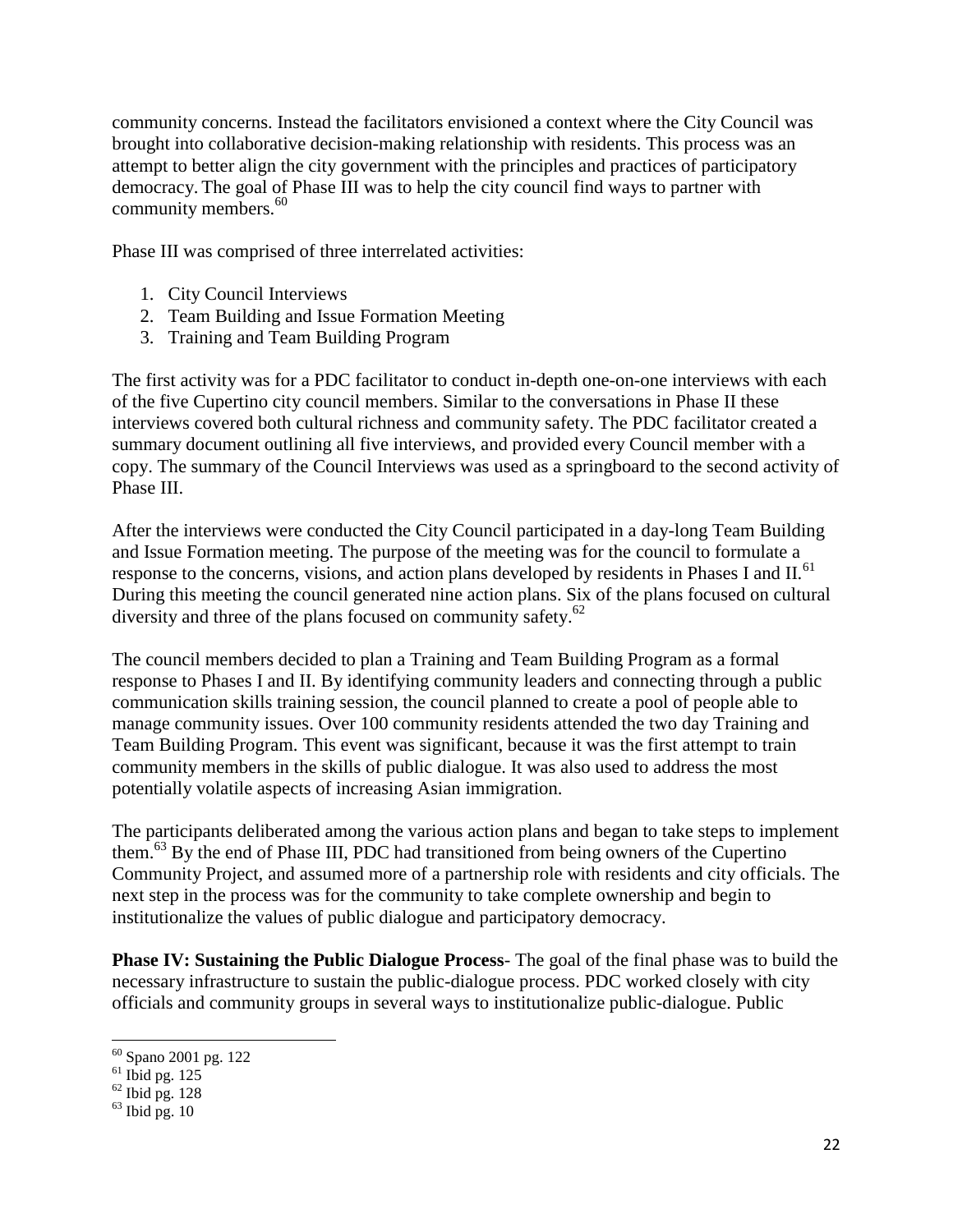Dialogue is self-reinforcing and cumulative, therefore it increases in direct proportion to its use. PDC sought to expand the domain of public communication by working with new segments of the Cupertino community such as the public school system and emergency preparedness program.<sup>64</sup>

The PDC facilitators also worked to turn responsibility for the public dialogue process over to the community. This was the natural progression of institutionalization. PDC transitioned from controlling the process in Phases I and II to sharing responsibility in Phase III to relinquishing control in Phase IV. In order to help city officials and community residents develop the necessary capacity to assume complete control PDC expanded public dialogue training opportunities.

These trainings culminated in the creation of a citizen's action group called the Citizens of Cupertino Cross Cultural Consortium (5CS). The group coordinated the implementation of all the action plans developed in previous phases.<sup>65</sup> In addition to the action plans the  $5CS$ conducted team building and public dialogue trainings. The city government allocated funding for the creation of a Community Relations Coordinator position to provide staff support for groups and organizations engaging in public dialogue projects.<sup>66</sup>

By the end of Phase IV, approximately 2,500 people participated in one or more of the project phases. The creation of on-going groups and initiatives contributed to participatory democracy being institutionalized in Cupertino.

# *Key Takeaways for PACT*

These two case studies are not directly applicable to PACT and congregations in the Near East Side, but both situations present takeaways that are transferable to Columbus.

The study of Seattle's Department of Neighborhoods shows the importance of empowering citizens to be involved in neighborhood and community development. While this was done on a much larger scale than PACT works, the lesson is still transferable. Whether it be neighborhoods in the NES or congregations in the PACT geography, empowering residents is a potential strategy for implementing the Blueprint for Community Transformation.

The study of the Cupertino Community Project shows an effective model of continuing public dialogue during an implementation phase. Now that PACT has completed a successful planning process the organization is faced with balancing implementing the plan while developing an updated communication plan. Determining how to institutionalize the process of public dialogue, so PACT does not have to use its limited capacity to gear up for large scale outreach initiatives is a potential strategy.

<sup>&</sup>lt;sup>64</sup> Spano 2001, pg. 152

 $65$  Ibid pg. 157

<sup>66</sup> Ibid pg. 194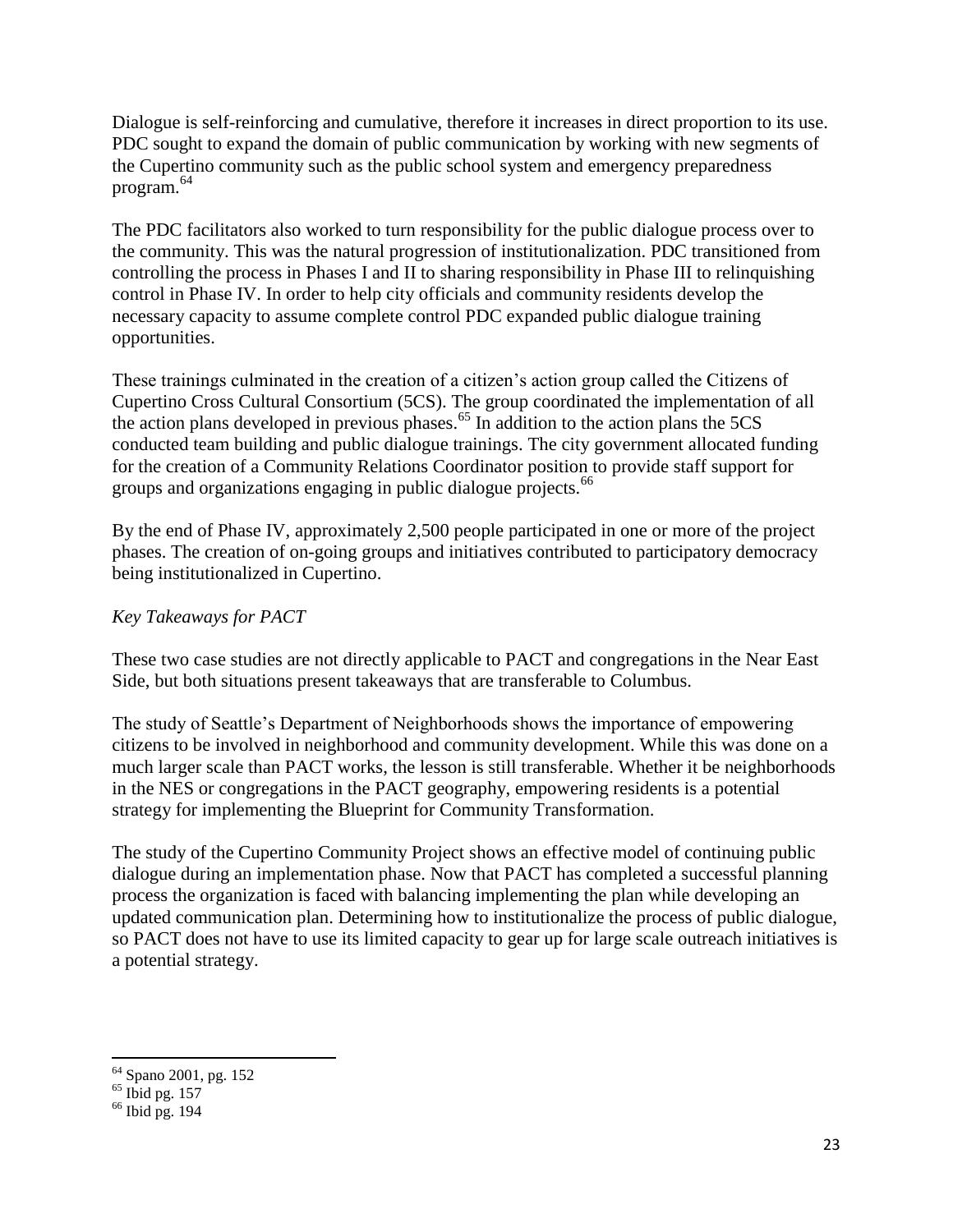Both the Department of Neighborhoods and the Cupertino Community Project case studies display the participatory democratic ideal of helping institutions grow. Benjamin Barber described this value:

Where a civic sector already exists, we must deploy strategies and laws to give it room to grow and flourish. Where it exists only as an ideal, we must suggest new strategies that help to seed civic institutions and then help them to grow. $67$ 

In order to engage congregations in PACT's work of transforming the Near East Side via participatory democratic structures it is necessary to understand the perspective of these congregations.

# **V. Perspectives of Near East Side Faith Leaders**

PACT is currently working to implement the Blueprint for Community Transformation, and is interested in building partnerships with congregations in the Near East Side. In order to best determine what form these potential partnerships could take, I gathered qualitative data from a cross section of congregations in the PACT planning area.

There are thirty-nine faith institutions located throughout the PACT geography. These institutions include thirty-seven Christian churches, a Jewish synagogue, and an Islamic Cultural Center.<sup>68</sup> In order to create a cross section of congregations I decided to use denomination as a differentiating factor. I believed this to be most appropriate for three reasons.

First, denomination is a factor that can be used to categorize all three faith traditions that are represented in the PACT geography.<sup>69</sup> Second, a congregation's mission orientation can be greatly influenced by its denomination. As mentioned earlier, mission orientated plays an integral role in determining the role a congregation may be interested in playing in neighborhood and community development. Finally, my client expressed interest in knowing how many congregations had programmatic thrusts that were directed by their denominations.

The thirty nine congregations in the PACT geography represent twenty one different denominations

 $\overline{a}$ <sup>67</sup> Spano 2001 pg. 122

<sup>&</sup>lt;sup>68</sup> The Islamic Foundation of Central Ohio is not a mosque, but it does have an Imam that caters to the spiritual needs of members. Therefore, for this study, it will be referred to as a congregation.

<sup>&</sup>lt;sup>69</sup> It is unclear which sect of Islam the Islamic Foundation of Central Ohio represents, therefore for research purposes I substituted "Muslim" as its denomination rather than Sunni, Shi'a, or Sufi.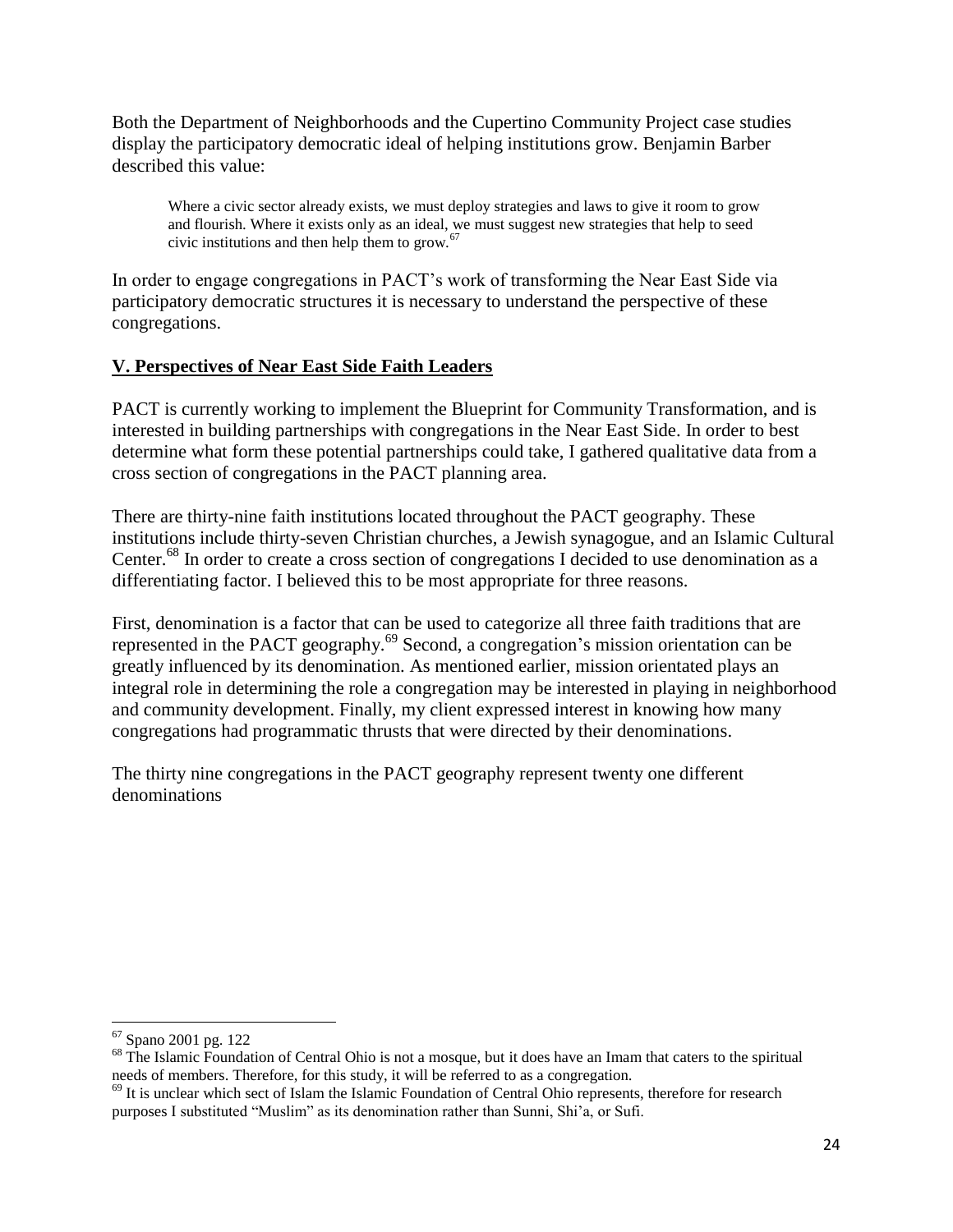| <b>Denomination</b>         | #                           | <b>Denomination</b>              | #                           |
|-----------------------------|-----------------------------|----------------------------------|-----------------------------|
| African Methodist Episcopal | $\overline{4}$              | Christian Methodist Episcopal    |                             |
| American Baptist            | $\mathcal{D}_{\mathcal{L}}$ | Church of God & Saints of Christ | $\mathfrak{D}$              |
| Baptist-Other               | 5                           | COGIC                            | $\mathcal{D}_{\mathcal{L}}$ |
| Disciples of Christ         |                             | Evangelical Lutheran             |                             |
| <b>Missionary Baptist</b>   | 5                           | Episcopal                        |                             |
| Mount Calvary Holy Church   |                             | Hebraic Roots                    |                             |
| Pentecostal                 | 2                           | United Holy Church of America    |                             |
| Presbyterian USA            | $\mathcal{D}_{\mathcal{L}}$ | United Methodist Church          |                             |
| Roman Catholic              |                             | Conservative Judaism             |                             |
| Apostolic                   | $\mathcal{D}_{\mathcal{L}}$ | Muslim                           |                             |
| Non-Denominational          | 3                           | Total                            | 21                          |

**Figure 7 Denominations in PACT Geography**

PACT provided me with eleven congregations, and requested that I prioritize obtaining data from them. This group of priority congregations represented nine denominations. I included congregations that represented the other twelve denominations not represented in the priority group to come up with a cross-section of twenty three congregations.<sup>70</sup>

In order to gather data from these congregations I attempted to schedule 30-45 minute interviews, either in person or over the phone, with leaders from the respective congregations. I was able to schedule interviews with representatives of ten congregations, which is a response rate of 43%. My sample size only represents 26% of the congregations in the PACT geography which is too small to extrapolate the data outside of the ten congregations I spoke with.

The ten congregations ranged in size from 40-1,200 members, with an average size of 373. Nine of the ten congregations reported a small number of their congregants actually lived in the NES. These nine congregations reported an average of 7.5% of their members live in the NES.<sup>71</sup>Thev expressed that the majority of their members drive in from the suburbs. Despite having so many members who live in other communities when asked to rank (on a scale from 1-5) how important serving the NES was to their mission the ten congregations average a ranking of 4.4.

All of the congregations reported having active outreach programs and ministries. They reported a total of thirty eight different programs. These programs are primarily social service in nature, accounting for 63% of all of the programs.

 $70$  For denominations that were represented by more than one congregation I included the congregation that I had the most information on (including, but not limited to: Leader Name, Phone Number, Email, Website, etc.)

 $71$  The tenth church reported almost half of the members lived in the NES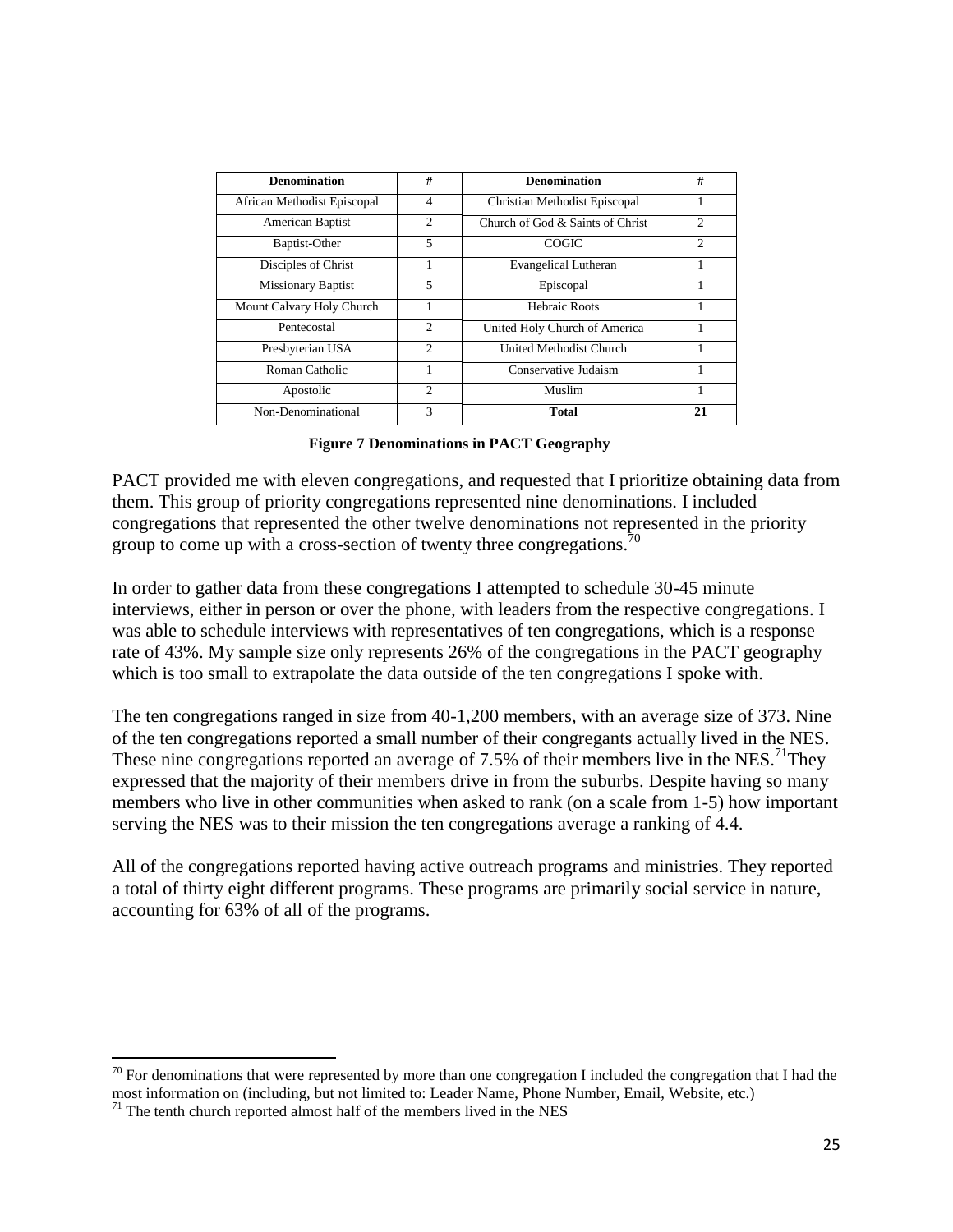

The majority of these social service programs focus on serving food. Eight of them were ministries where the congregations served hot meals, and the other five were programs where the congregation handed out groceries.<sup>72</sup> The second most popular category of programs is not one of the five aforementioned means for community transformation. Several congregations reported hosting educational workshops on a variety of topics and partnering with local schools for tutoring or mentoring programs.<sup>73</sup>

There was a striking difference between the outreach programming the congregations reported doing, and the programming they reported yearning to do. The ten congregations reported a total of sixteen outreach programs they would like to initiate. Half of these programs were advocacy, community organizing, or community development in nature whereas only 8% of the programming currently conducted fall in those three categories. Five of the congregations specifically mentioned an interest in housing redevelopment or asset based community development.



Eight of the ten congregations expressed being familiar with the work PACT is doing, while two others said they were only vaguely familiar with the organization. The majority of the congregations expressed an interest in partnering with PACT, but did not have an idea how to do so.

 $\overline{\phantom{a}}$  $72$ This includes what is reportedly the third largest food pantry in Columbus at St. Philip's Episcopal Church

<sup>&</sup>lt;sup>73</sup> Many of these programs would be better defined as "inreach" i.e. primarily servicing members of the congregation. I included them here, though, because they were self-reported as outreach ministries.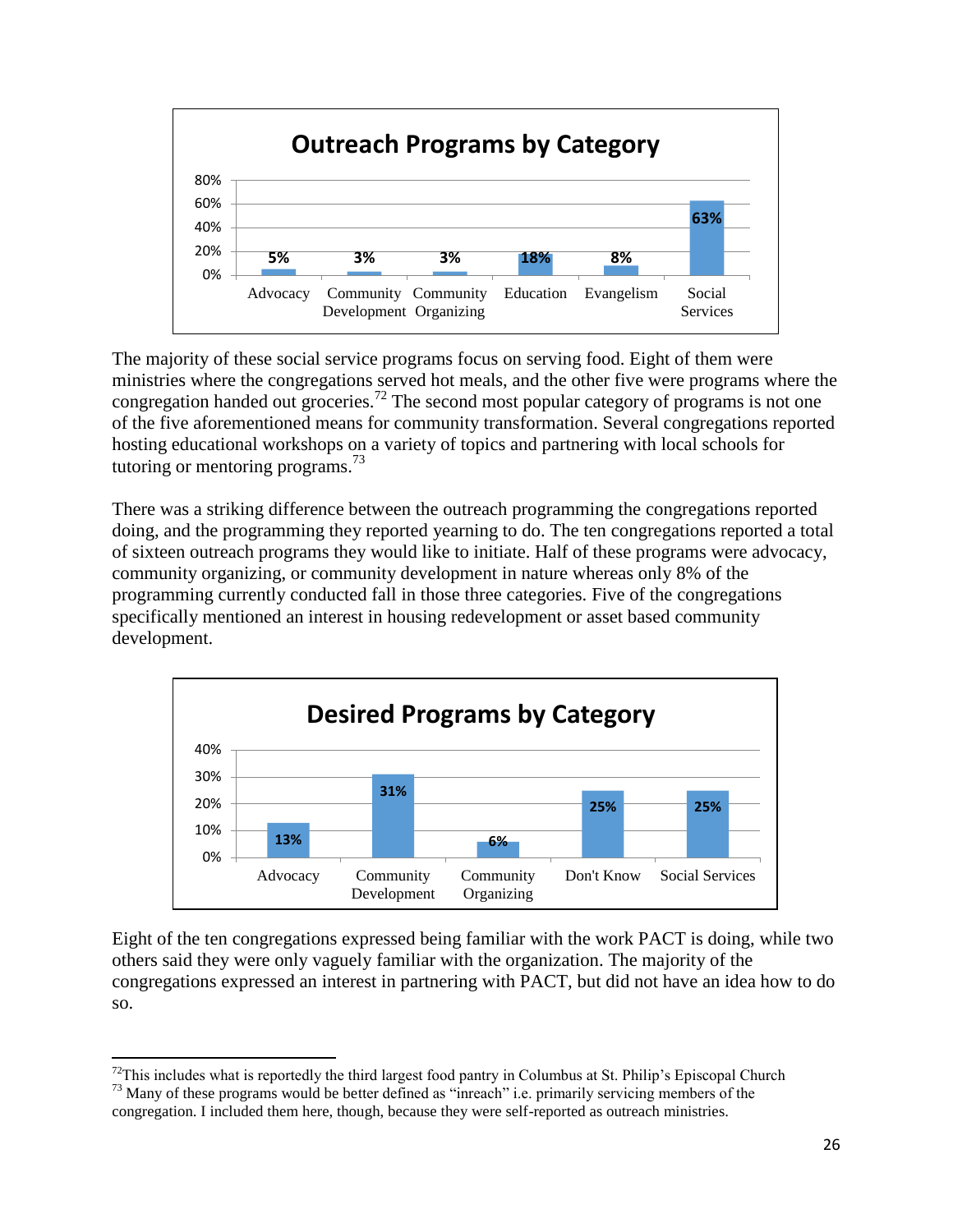Overall, the ten congregations I spoke to have a primarily positive view of PACT. There were, however, some critical comments primarily regarding lapses in communication. Several of the leaders were dismayed at the lack of communication since the implementation phase started. Others are wondering if their contributions to the Strategic Planning Process made a difference to the work PACT is doing.

Though these interviews only represent a small segment of the congregations represented in the PACT geography they provide some helpful information for how PACT may move forward in building partnerships with the faith community.

# **VI. Recommendations**

This set of recommendations comprises a strategy that is primarily concerned with the goal of creating participatory democratic structures in the Near East Side. Though the focus of this report is on engaging congregations in the PACT geography these recommendations are focused more broadly than that. This strategy was chosen for two reasons.

First, many best practices for better engaging congregations are also best practices for engaging other organizations and stakeholder groups. Second, engaging with large groups of residents is, as Autumn Glover describes, a part of PACT's DNA. I believe that the organization's interest in better partnering with the faith community is birthed from that DNA. Therefore, the chosen strategy seeks to address both .

The following recommendations are offered for consideration to Partners Achieving Community Transformation.

# **1. Expand PACT's Staff Capacity**

PACT has been successful in achieving many organizational goals with a small team, but the organization's work has demanded new capacities since the transition from planning to implementation. The additional responsibilities that come with managing the implementation of the Blueprint make it difficult to conduct the intensive community relations work that PACT has done in the past.

I recommend that PACT expand its staff capacity by hiring a community engagement consultant or a Program Manager whose focus will be on community engagement. This person would report to the Program Director and manage a short term project (such as implementing one or more of these recommendations) or provide longer term support for the community relations aspects of PACT's work.

# **2. Create a Small Projects Matching Fund**

One of the primary obstacles faith leaders reported as hindering their outreach work was a lack of funds. I recommend that PACT develop a small projects matching fund (similar to what was organized in Seattle's Department of Neighborhoods) in order to engage congregations around their community concerns.